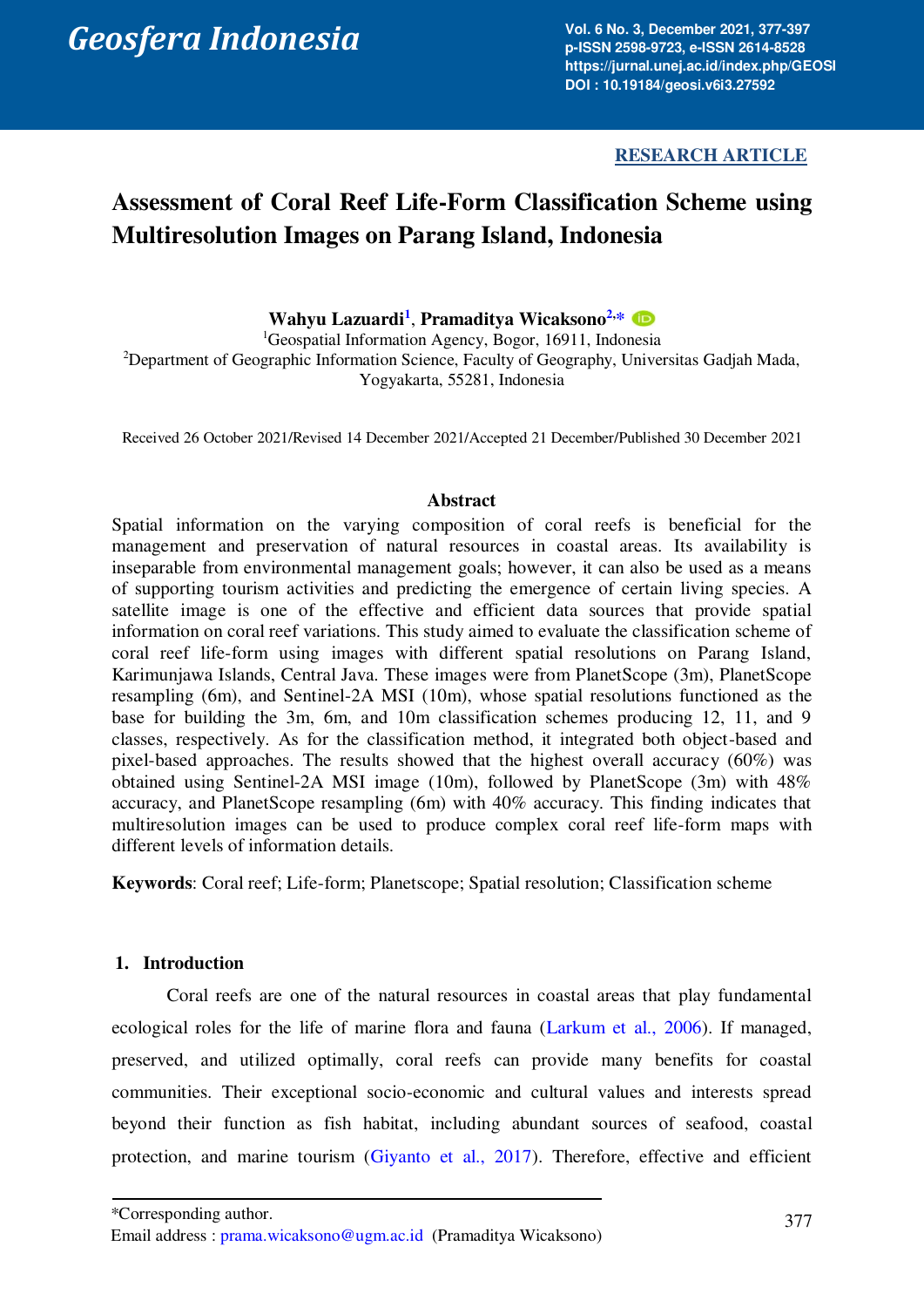management and monitoring of coral reefs are paramount to improve the sustainability and usefulness of these shallow-water ecosystems, especially when under a significant amount of environmental stress. In this situation, spatial information on the characteristics of benthic compositions and coral substrates becomes necessary [\(Hoegh-Guldberg et al., 2007\)](#page-17-1). When available, this information is not only beneficial for detecting and monitoring the impact of environmental management and changes in the living patterns of marine biota due to altered environmental conditions, but it can also be used as support facilities in tourism [\(Dudgeon et](#page-17-2)  [al., 2010\)](#page-17-2).

Most importantly, spatial information on coral reef life-forms is acquired for its close relationship with coastal environment dynamics, especially with several coastal environment aspects. Complex geomorphological characteristics and diverse life-form compositions can be used in biodiversity assessment. Certain life-forms are also known to affect the growth and development of organisms, particularly the abundance of fish [\(Madduppa et al., 2019\)](#page-18-1), and some are highly sensitive to the coastal environment dynamics. Therefore, their spatial information can be the basis for monitoring, explaining the potential of and threats to coastal resources, and ultimately creating opportunities to build and grow the blue economy [\(Voyer](#page-19-0)  [et al., 2018\)](#page-19-0).

Large-scale mapping and monitoring are a stepin coral reefs management and conservation [\(Green et al., 2000\)](#page-17-3). To meet these requirements means, among others, to utilize multispectral remote sensing technology, that is, satellite imagery that can provide an effective and efficient alternative source of data for coral reef mapping [\(Hedley et al., 2005\)](#page-17-4). Since multispectral satellite images with visible to near-infrared (VNIR) channels can be used to remotely characterize benthic habitats, such as coral reefs, seagrass beds, and macroalgae [\(Goodman et al., 2013\)](#page-17-5), they have been widely used to map ones in optically shallow waters [\(Phinn et al., 2012;](#page-18-2) [Wicaksono et al. 2019a\)](#page-19-1). The specifications of multispectral satellite imagery continue to evolve, including increased spatial and spectral resolution and higher data acquisition capacity. Straightforward integration and access to multispectral satellite imagery enable its further development, in particular, applications for mapping, monitoring, and modeling for coral reef studies. Such advancement can contribute to increasing the accuracy of benthic habitats classification [\(Roelfsema et al., 2013\)](#page-19-2).

Using different images can produce detailed information regarding the existence, diversity, and type of coral reefs, the composition of the geomorphological zone of coral reefs, benthic habitats, and coral life-form composition [\(Goodman et al., 2013\)](#page-17-5). The level of detail of coral life-form information offers depends on the spatial resolution of the image

378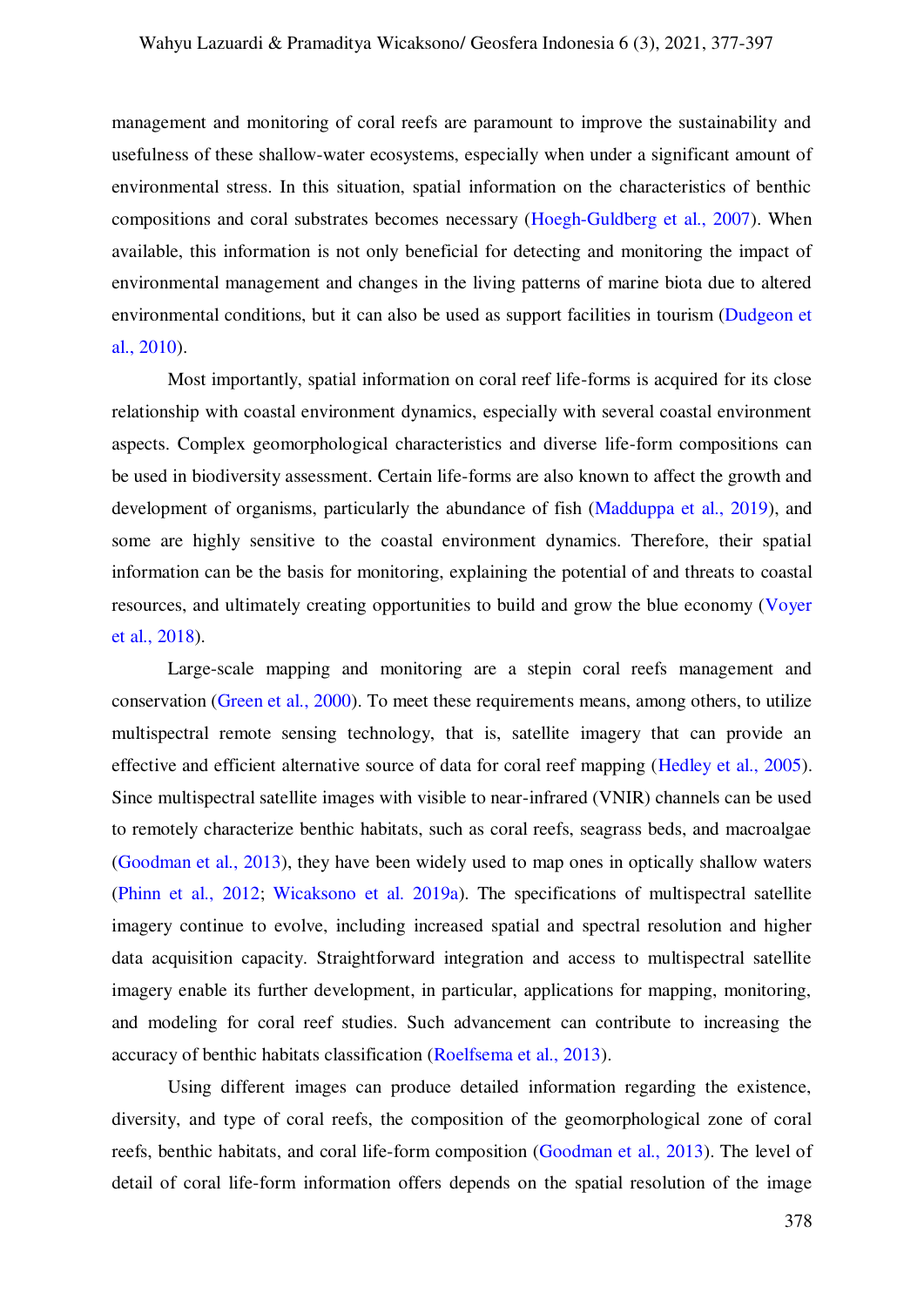used [\(Roelfsema et al., 2013\)](#page-19-2). Therefore, each remote sensing image needs to be assessed for its capability to produce spatial information on a particular complexity of benthic habitats.

<span id="page-2-0"></span>Several studies related to coral reefs use a classification scheme at the life-form level. For example, [Wicaksono \(2016\)](#page-19-3) mapped 28 classes of coral life-forms around Kemujan Island, [Zhang et al. \(2013\)](#page-2-0) used two classification schemes—namely group level (3 classes) and code level (12 classes), [Phinn et al. \(2012\)](#page-18-2) mapped benthic habitat communities with 15 class schemes, and [Roelfsema et al. \(2013\)](#page-19-2) also mapped coral reefs with a 20-class scheme. In some of these studies, the classification results do not cover all existing classes of coral reef life-forms, indicating limitations in the ability of the used images to discriminate between them. In addition, each coastal environment has different characteristics of coral reefs, meaning that any classification scheme and model developments must be first adjusted to them. Mapping coral reefs at the life-form level is one of the challenges several researchers remain to experience, mainly because the model designed for a coastal environment depends on the complexity of the coral reef composition and, thus, may very well be inapplicable to other coasts. Therefore, it is imperative that the role of multiresolution imagery in producing spatial information of coral reefs with various levels of detail be examined.

<span id="page-2-1"></span>Therefore, this study aimed to evaluate the classification scheme of coral reef lifeform using images with different spatial resolutions on Parang Island, Karimunjawa Islands, Central Java. The multispectral satellite images used in this study are Planet Scope (3m), PlanetScope resulted from the resampling process (6m), and Sentinel-2A MSI (10m). Despite their easy access and fitting spatial resolution for mapping the individual variation of a class of coral reefs, these images are still rarely used in detailed benthic habitat studies, underlying their uses in this research. The study was designed to assess the classification scheme for coral reef life-form mapping using satellite images with different spatial resolutions on Parang Island, Karimunjawa Islands, Central Java Province [\(Figure 1\)](#page-2-1). Parang is one of many islands in Indonesia that has highly diverse coastal ecosystems and is part of the Karimunjawa National Park Region. Compared with the other regions in Karimunjawa Islands, Parang is the least visited destination because it is located somewhat far from the main island of Karimunjawa. Low tourism activity has little to no effect on the condition of shallow water ecosystems on Parang Island. Accordingly, the coral reef cover on the island remains widely diverse and preserved.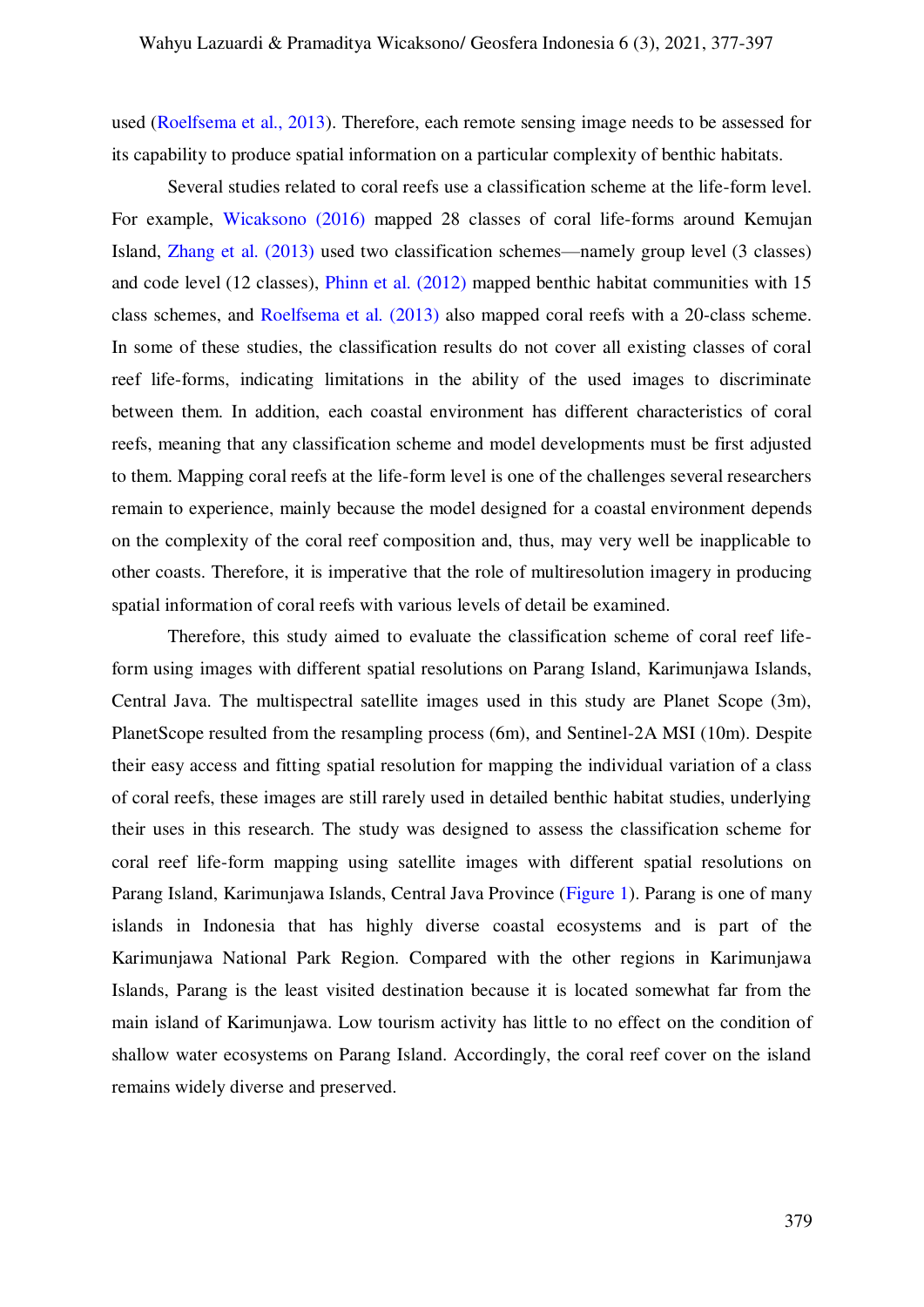

Figure 1. The location of Parang Island

## **2. Methods**

## 2.1 Image Preprocessing

The multispectral images used in the research were PlanetScope (3m spatial resolution), PlanetScope Resampling (6m) recorded on April 30, 2018, and Sentinel-2A MSI (10m) on April 17, 2018. These images were corrected to minimize any biases caused by sensory and atmospheric conditions. In this study, the Sentinel-2A MSI image (10m) had the level 1C, and its Digital Number (DN) was converted to Top-Of-Atmosphere Reflectance (RTOA). Furthermore, this image was subjected to atmospheric, sunglint, and water column corrections. The PlanetScope image was the SR Product that had been corrected to Bottomof-Atmosphere Reflectance (RBOA) and subjected to water column correction. However, sunglint correction was not applied to the PlanetScope image because of a missed coregistration between visible and NIR bands, entirely removing the possibility of performing this correction.The specifications of both images can be seen in [Table 1.](#page-3-0)

| <b>Image Spesification</b>    | <b>PlanetScope</b> | <b>Sentinel-2A MSI</b> |  |
|-------------------------------|--------------------|------------------------|--|
| Spatial Resolution (m)        | 3                  | 10                     |  |
| <b>Radiometric Resolution</b> | $12$ -bit          | $12$ -bit              |  |
| <b>Temporal Resolution</b>    | 1 day              | $15-30$ days           |  |
| Spectral Resolution $(\mu m)$ |                    |                        |  |
| <b>Blue Band</b>              | $0.42 - 0.53$      | $0.45 - 0.52$          |  |
| Green Band                    | $0.50 - 0.59$      | $0.54 - 0.58$          |  |
| Red Band                      | $0.61 - 0.70$      | $0.65 - 0.68$          |  |
| near-infrared Band            | $0.77 - 0.90$      | $0.78 - 0.90$          |  |
|                               |                    |                        |  |

<span id="page-3-0"></span>Table 1. Specification of the PlanetScope and Sentinel-2A MSI Images [\(Suhet, 2014;](#page-19-4) [PlanetLabs, 2017\)](#page-19-5)

**Note** : For the Sentinel-2A MSI image, only the bands used in the study are presented, including Visible – NIR bands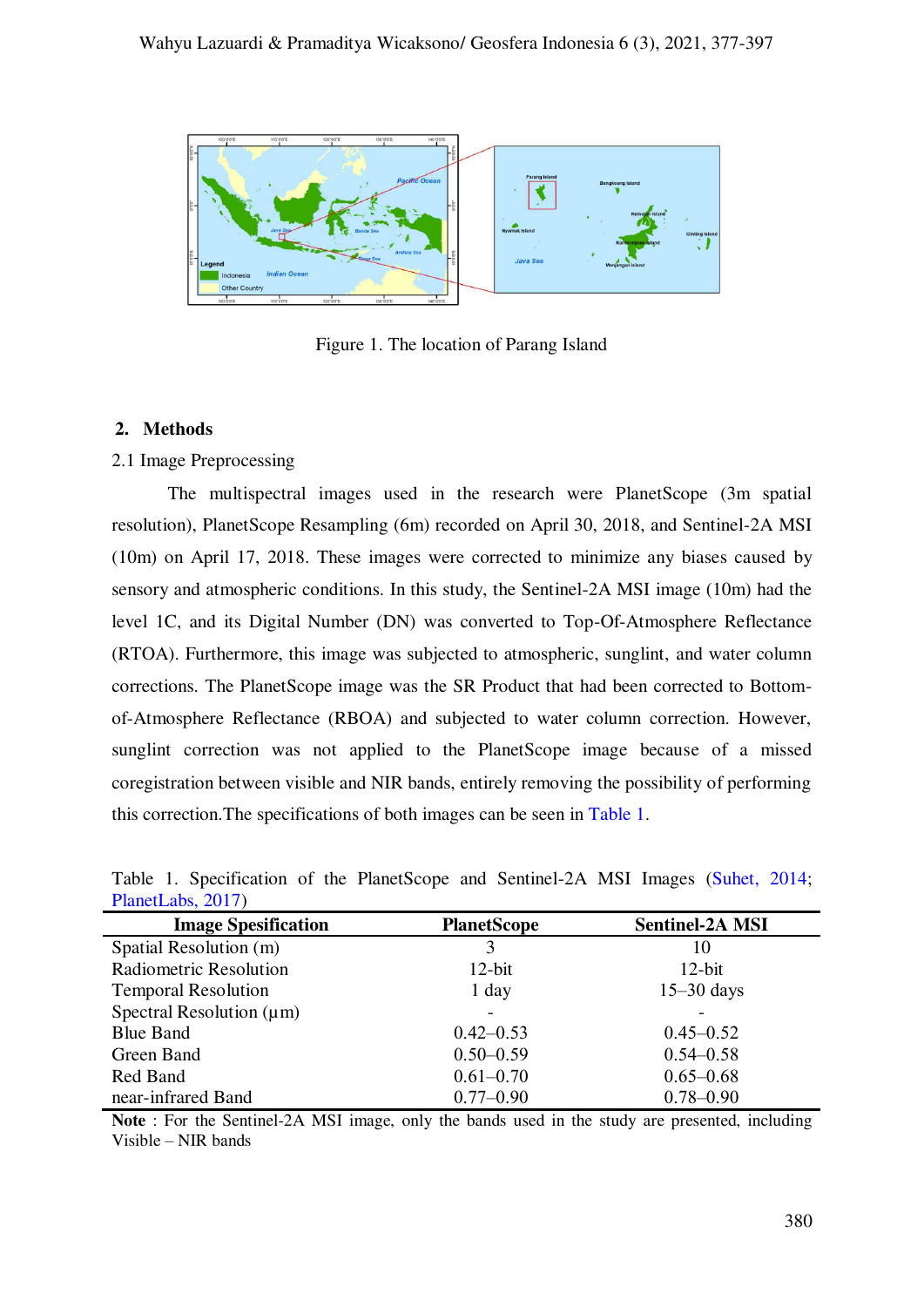#### 2.2 Atmospheric Correction

Dark-Object Subtraction (DOS) was applied in this research because although it is one of the simplest atmospheric correction methods (Chavez, 1996 in [Nazeer et al., 2014\)](#page-18-3), it produces better results than other methods [\(Nazeer et al., 2014\)](#page-18-3). DOS was carried out by analyzing the reflectance of dark objects in the image, and then the reflectance value was used to remove the atmospheric offset in the Sentinel-2A MSI image at RTOA level (Chavez, 1996 in [Nazeer et al., 2014\)](#page-18-3).

#### 2.3 Sunglint Correction

Sunglint is a mirror-like specular reflection on the water surface that can produce noise in remote sensing applications for mapping in the optically shallow and optically deepwater regions. This study used a sunglint correction method by [Hedley et al. \(2005\).](#page-17-4) [Kay](#page-18-4)  [et al. \(2009\)](#page-18-4) compared various sunglint correction methods and showed that the [Hedley et al.](#page-17-4)  [\(2005\)](#page-17-4) and [Lyzenga et al. \(2006\)](#page-18-5) has the most constant results compared to other methods. [Kay et al. \(2009\)](#page-18-4) also explained that the use of the [Hedley et al. \(2005\)](#page-17-4) is more suitable for mapping benthic habitats, whereas for the correction method [Lyzenga et al. \(2006\)](#page-18-5) is more suitable for use in bathymetry mapping.

## 2.4 Water Column Correction

The water column correction of sunglint-free images aimed to minimize changes in the spectral response of benthic habitats due to depth variations and the attenuation of electromagnetic energy in the water column [\(Maritorena, 1996\).](#page-18-6) [Lyzenga \(1978\)](#page-18-7) developed one of the most widely used algorithms for water column correction [\(Zhang et al., 2013\)](#page-2-0) and is one of the simplest methods of water column correction [\(Zoffoli et al., 2014\)](#page-20-0). This water column correction method utilizes the water column attenuation coefficient or ratio at two different wavelengths to eliminate the need for depth information and the water column attenuation coefficient at each wavelength [\(Lyzenga, 1978\)](#page-18-7). The attenuation coefficient value for each band pairis presented in [Table 2.](#page-4-0)

<span id="page-4-0"></span>

|                         | <b>Attenuation Coefficient (ki/kj)</b> |               |               |  |  |  |  |  |
|-------------------------|----------------------------------------|---------------|---------------|--|--|--|--|--|
| Image                   | DII 12                                 | <b>DII</b> 13 | <b>DII</b> 23 |  |  |  |  |  |
| Planet $(3 \text{ m})$  | 0.822                                  | 0.600         | 0.733         |  |  |  |  |  |
| Planet Resampling (6 m) | 0.854                                  | 0.601         | 0.710         |  |  |  |  |  |
| Sentinel 2 MSI (10 m)   | 0.7195                                 | 0.518         | 0.722         |  |  |  |  |  |

Table 2. The ratio of water column attenuation coefficient value for each band pair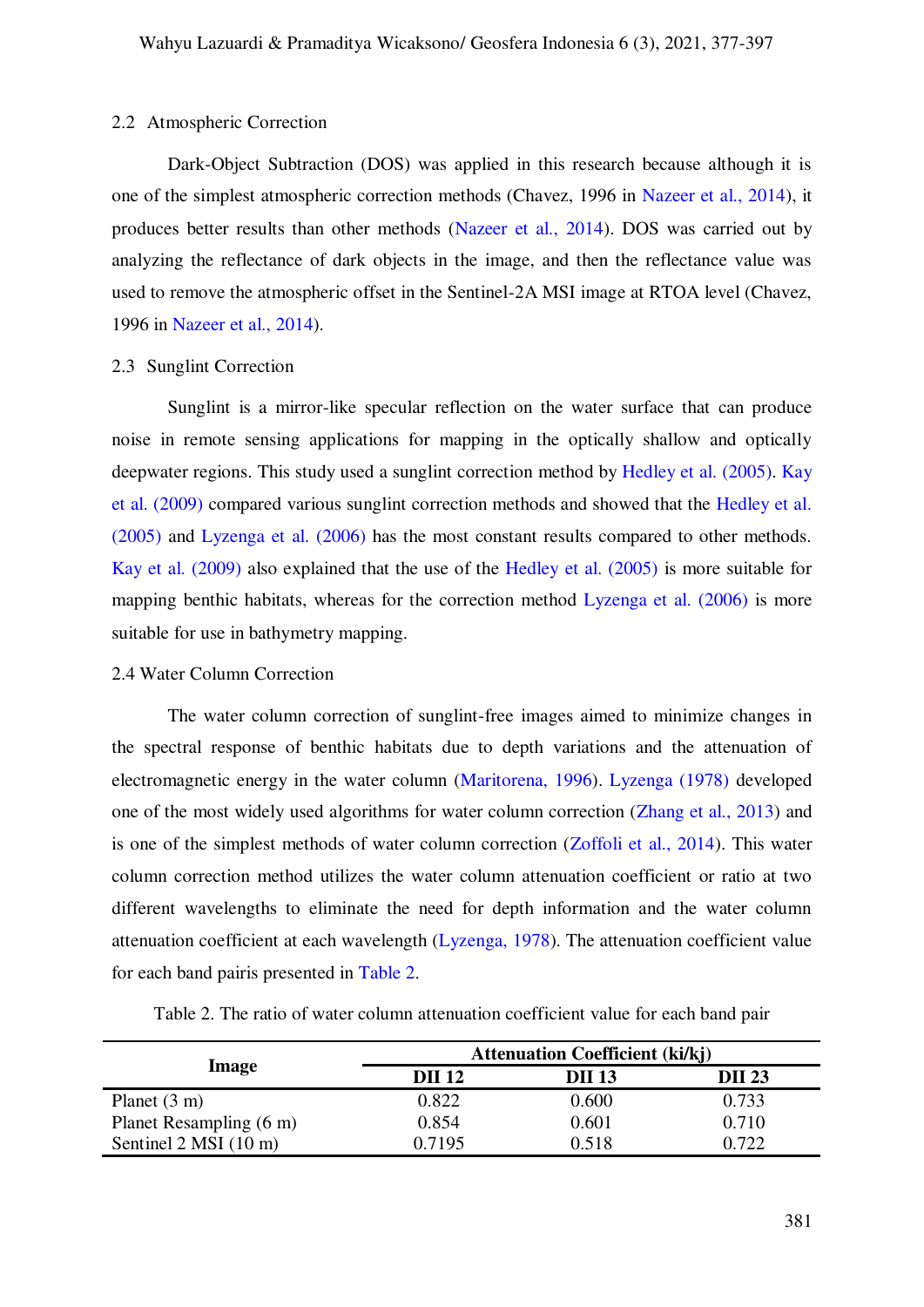#### 2.5 Field Data Collection

The field data were collected by the photo-transect method, which is very efficient in terms of cost, time, and energy [\(Roelfsema et al., 2006\)](#page-19-6). Photos of benthic habitat were captured using an underwater camera by the surveyors while snorkeling in the optically shallow water. A GPS 78s was attached to the surveyor and set to the tracking mode to record coordinates at an interval of two seconds, with a UTM coordinate system in the 49M zone and the datum WGS84. The time indicators on both GPS and underwater cameras were synchronized (up to seconds) to geotag the taken benthic habitat photos with GPS coordinates accurately [\(Phinn et al., 2012\)](#page-18-2). The compositions of benthic habitat and coral reef life-forms were obtained by interpreting the photo samples taken during the photo-transect survey in Coral Point Count Excel (CPCe) software.

# 2.6 Image Classification

Images that had been subjected to water column correction functioned as the input to the two-level classification process. In the first level, the major classifier was types of benthic habitats, namely coral reefs, seagrass, macroalgae, and bare substratum. In the second level, the minor classifier was the coral life-form, which was built according to the spatial resolution and segments of the used satellite images and based on the dominant life-form samples in each segment. In this level, the cross-classification of coral life-forms was carried out in each spatial resolution to assess whether the classification results were consistently accurate. After applying all classification schemes, the most suitable one for each satellite image was determined based on the highest accuracy produced [\(Table 4\)](#page-8-0).

As an attempt to improve mapping accuracy, this study integrated two different approaches in the classification scheme, namely object-based and pixel-based [\(Ma et al.,](#page-18-8)  [2017\)](#page-18-8). Several studies have proven that using the hybrid OBIA-Supervised classification method can improve mapping accuracy [\(Ma et al., 2017\)](#page-18-8). The object-based approach adopted in this study was limited to the segmentation process in IDRISI Selva 17. Meanwhile, the pixel-based supervised classification involved the use of algorithms, such as Support Vector Machine (SVM) and Classification Tree Analysis (CTA), both of which possess the capacity to provide accurate classification of remote sensing images [\(Zambon et al., 2006;](#page-19-7) [Wicaksono](#page-19-1)  [et al., 2019a\)](#page-19-1). Compared with other algorithms in supervised classification, SVM can produce higher mapping accuracy than Maximum Likelihood (ML) and Artificial Neural Network (ANN) [\(Pal & Mather, 2005;](#page-18-9) [Wahidin et al., 2015\)](#page-19-8). CTA can analyze large amounts of data with complex structures (Cappelli et al., 2002 in [Zambon et al., 2006\)](#page-19-7). In terms of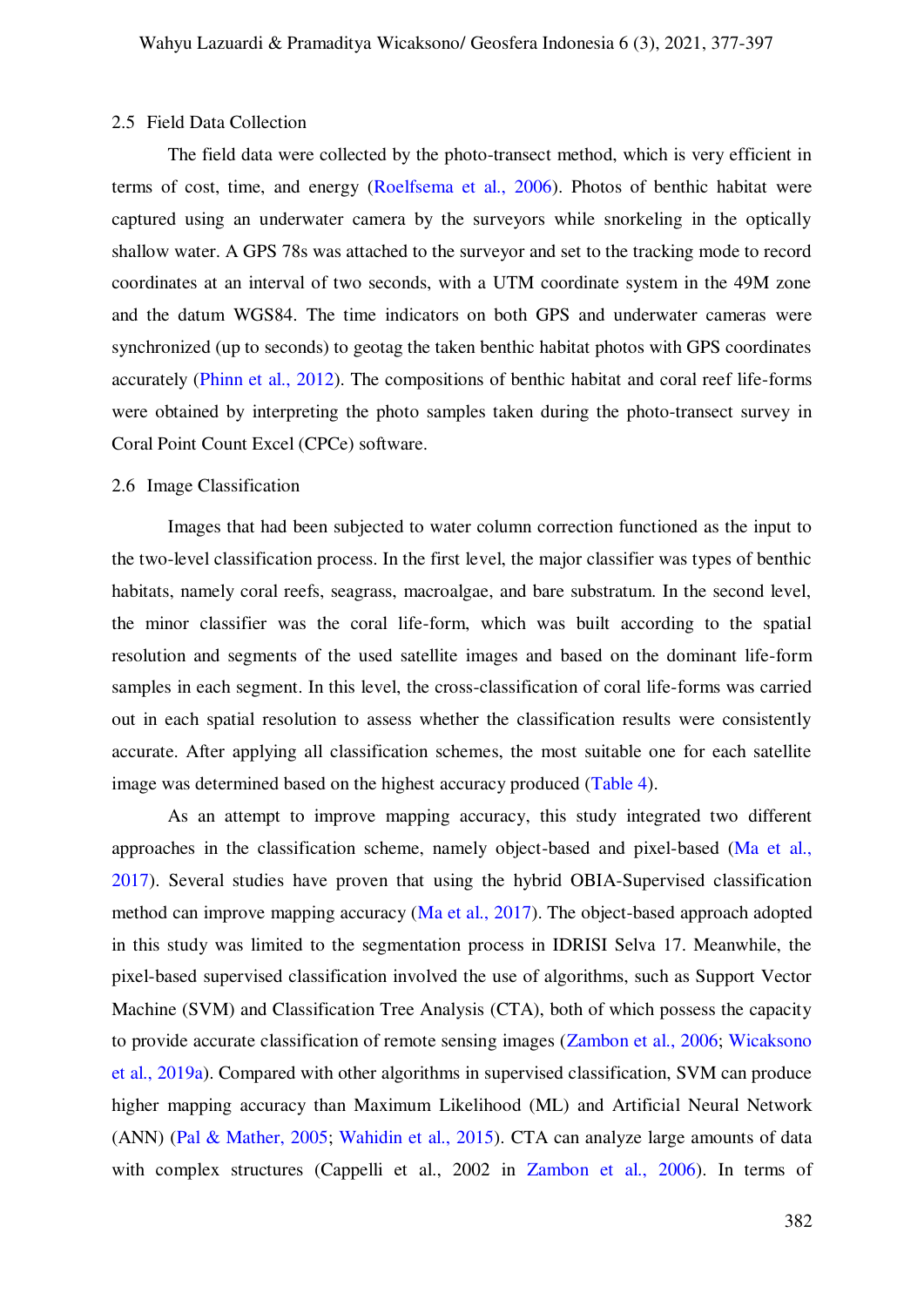classification, CTA algorithm has been reported to increase classification accuracy in several previous studies [\(Wicaksono et al., 2019b\)](#page-19-9) and provide better results than ML.

In addition, the Object-Based Image Analysis (OBIA) relies on object characters or aspects to create classification, namely shape, texture, and relationship between objects [\(Mafanya et al., 2017\)](#page-18-10). Although it can provide good mapping results, this study did not solely use OBIA because it lacks quantitative verification [\(Ma et al., 2017\)](#page-18-8) and is highly dependent on the developed rules when applied to remote sensing data. Furthermore, designing and generating the rules requires adequate knowledge and experience, and even then, it is not easy to ascertain the error or truth of said rules. In addition, the development of OBIA rules strongly depends on the number of classes to be used in the classification. For instance, a high class diversity requires the developed rules to pay attention to each class, which is a lengthy process where repeated experiments are conducted to obtain a good rule for each step.

#### 2.7 Accuracy Assessment

Accuracy assessment is an approach used to determine the extent to which a study result can be trusted. In the case of benthic habitat classification, its accuracy was assessed using a confusion matrix analysis. Samples for validation were used as reference data. Confusion matrix analysis offers information about user's accuracy (UA), producer's accuracy (PA), overall accuracy (OA), and kappa coefficient [\(Congalton & Green, 2009\)](#page-17-6). We determined the most appropriate classification scheme for each image based on the confusion matrix results.

#### **3. Results and Discussion**

#### 3.1 Field Data Collection

The field survey of benthic habitat was carried out on April 17-19, 2018, and the location of the transects for data collection is presented in [Figure 2.](#page-7-0) During this field survey, 1,658 samples were obtained. Based on the life-form variations at the study location, the dominant coral reef life-forms obtained by analyzing the photo samples were branching, stag horn, massive, pillar, foliage, encrusting, tabular, and dead coral; thereby, only these classes were used as the training areas for object classification. However, not all life forms can be used as a single class for training areas in the classification process, except for the frequently encountered and homogeneous ones. In some locations, the life-forms of coral reefs were not always homogeneous but consisted of multiple types.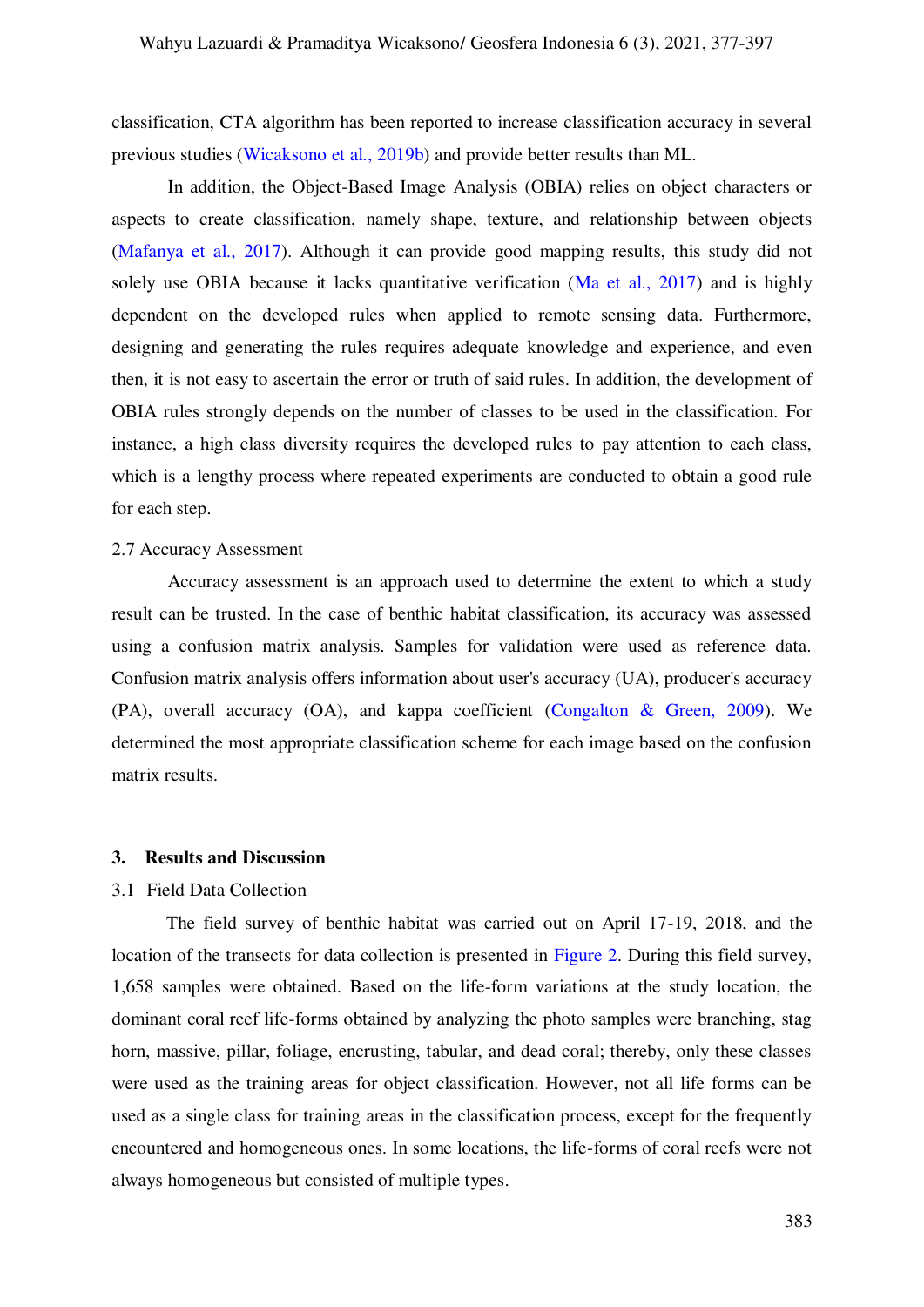

Figure 2. Field data collection using the photo-transect method

## <span id="page-7-0"></span>3.2 Coral Reef Life-Forms Classification Scheme

The classification scheme of coral reef life-forms was obtained through the dominance analysis of each segment in the three satellite images [\(Phinn et al., 2012\)](#page-18-2). However, should the existing sample consist of different classes and has the same percentage, it is classified based on the number of classes in the image segment (mixed class). Based on [Table 3,](#page-8-1) the classification schemes of coral reef life-forms, built from each image, have different numbers of classes.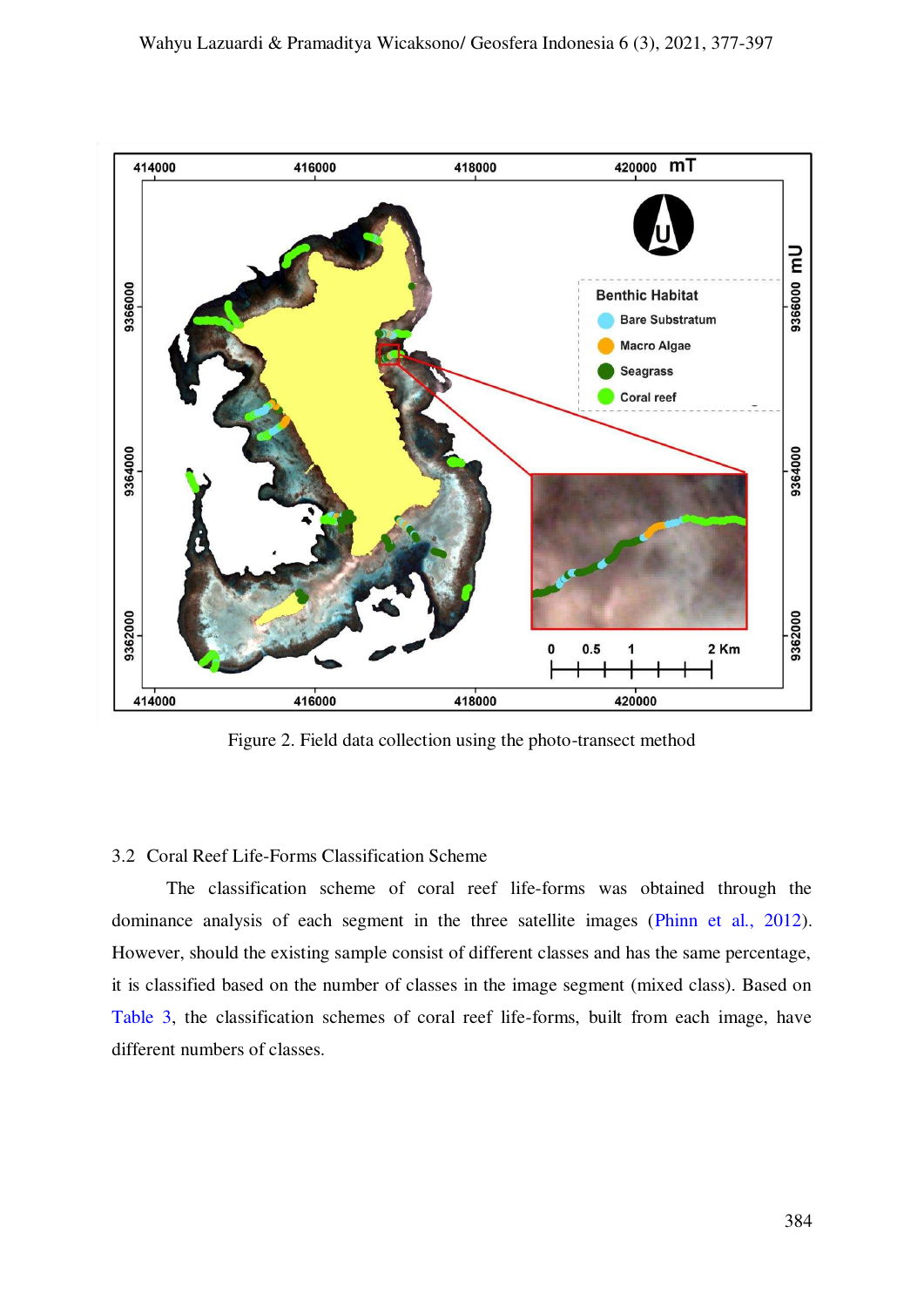|                           |                |                | <b>Benthic Habitat Classification Scheme</b> |                |            |                          |                |                |
|---------------------------|----------------|----------------|----------------------------------------------|----------------|------------|--------------------------|----------------|----------------|
| Classes                   |                |                | Classification                               |                |            | Validation               |                |                |
| Bare Substratum           |                |                | 105                                          |                |            | 119                      |                |                |
| Macroalgae                |                |                | 69                                           |                |            | 55                       |                |                |
| Seagrass                  |                |                | 219                                          |                |            | 194                      |                |                |
| Coral Reef                |                |                | 412                                          |                |            | 437                      |                |                |
|                           |                |                | <b>Coral Life-formClassification Scheme</b>  |                |            |                          |                |                |
| PlanetScope (3m)          | Classification | alidation<br>⋗ | <b>PlanetScope Resampling</b><br>(6m)        | Classification | Validation | Sentinel-2A MSI (10m)    | Classification | alidation<br>⊳ |
| <b>Branching</b>          | 55             | 65             | <b>Branching</b>                             | 45             | 57         | Branching                | 78             | 95             |
| <b>Branching Staghorn</b> | 15             | 10             | <b>Branching Staghorn</b>                    | 33             | 21         | <b>Branching Tabular</b> | 62             | 51             |
| <b>Branching Tabular</b>  | 79             | 74             | <b>Branching Tabular</b>                     | 79             | 85         | Foliage Staghorn         | 23             | 16             |
| Foliage                   | 19             | 9              | Foliage                                      | 22             | 15         | Massive                  | 54             | 68             |
| Massive                   | 54             | 64             | Massive                                      | 24             | 30         | <b>Massive Branching</b> | 72             | 65             |
| <b>Massive Branching</b>  | 36             | 41             | <b>Massive Branching</b>                     | 85             | 80         | Massive Staghorn         | 47             | 41             |
| Massive Foliage           | 11             | 6              | Massive Branching Tabular                    | 29             | 22         | Massive Tabular          | 24             | 30             |
| Massive Staghorn          | 50             | 69             | Massive Staghorn                             | 19             | 26         | Staghorn                 | 29             | 38             |
| Massive Tabular           | 45             | 36             | Massive Tabular                              | 46             | 41         | Tabular                  | 48             | 32             |
| Staghorn                  | 27             | 16             | Staghorn                                     | 31             | 39         |                          |                |                |
| Staghorn Tabular          | 14             | 8              | Tabular                                      | 24             | 20         |                          |                |                |
| Tabular                   | 32             | 38             |                                              |                |            |                          |                |                |

<span id="page-8-1"></span>Table 3. The classification schemes of benthic habitats and coral reef life-forms at each spatial resolution

# 3.3 Benthic Habitat Mapping

Benthic habitat mapping sought to obtain the best spatial distribution of coral reef (coral reef mask image), which was used as a basis for the classification of coral reef lifeforms. In the classification process, the benthic habitat was a major classifier that defined four types of habitat, namely coral reef, seagrass, macroalgae, and bare substratum [\(Figure 3\)](#page-9-0). The classification scheme of benthic habitat has an OA of 57-63% [\(Table 4\)](#page-8-0). PlanetScope Resampling (6m) images produced the highest accuracy, with an OA of 63.10% and a kappa coefficient of 0.38, which was obtained using the CTA classification algorithm and was higher than using the SVM algorithm. The accuracies of benthic habitat mapping using the CTA and SVM algorithms differed by approximately 5%. The overall accuracies of benthic habitat classification from different algorithms and images are compared in [Table 4.](#page-8-0)

Table 4. Summary of the assessment of benthic habitat mapping accuracy

<span id="page-8-0"></span>

|                              | CTA      |       |        | <b>SVM</b> |  |  |  |
|------------------------------|----------|-------|--------|------------|--|--|--|
| <b>Image</b>                 | OA(%     | Kappa | OA (%` | Kappa      |  |  |  |
| PlanetScope $(3 \text{ m})$  | 57.26    | 0.49  | 61.86  | 0.32       |  |  |  |
| PlanetScope Resampling (6 m) | $63.10*$ | 0.38  | 58.75  | 0.22       |  |  |  |
| Sentinel-2A MSI (10 m)       | 57.26    | 0.16  | 57.14  | 0.08       |  |  |  |
| $\blacksquare$<br>-11        |          |       |        |            |  |  |  |

**Note** : \*indicates the highest overall accuracy

Judging from the overall classification schemes of benthic habitat, CTA algorithm produced a spatial distribution of benthic habitats more consistently—in which all types of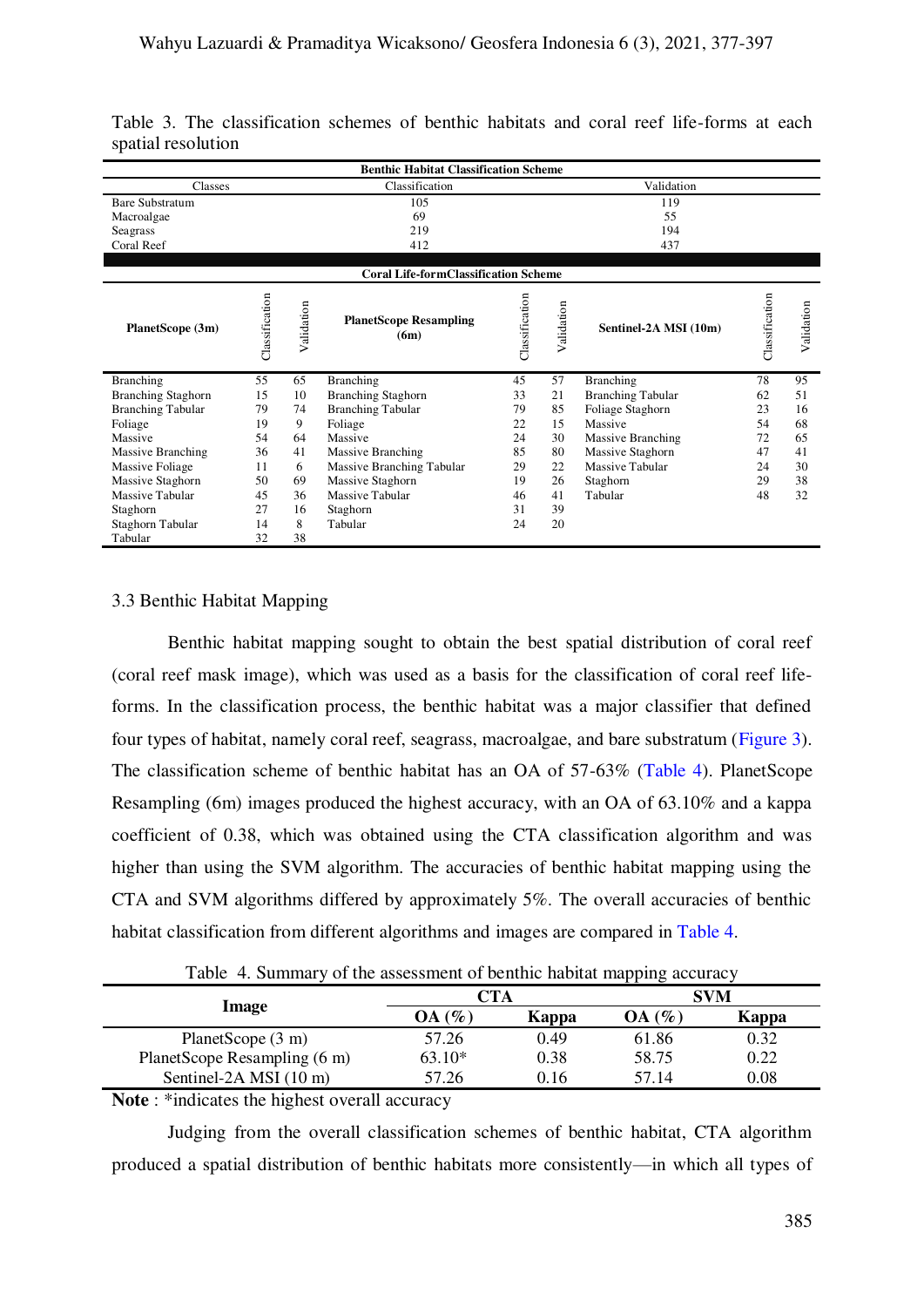habitats were classified—and with a higher OA for each satellite image than SVM algorithm, even though the accuracy difference is merely 5%. SVM algorithmprovided less accurate results because several types of benthic habitats, such as macroalgae and sand were not applicable for classification. Another reason was inter-class misclassification; for example, sand was misclassified into seagrass and macroalgae. Sand has a spectral response that is similar to low seagrass and macroalgae due to the contribution of sand reflectance as the substrate of seagrass and macroalgae [\(Wicaksono, 2016\)](#page-19-3). Also, coral reefs were misclassified into macroalgae because both objects have comparable spectral response due to similar pigmentation [\(Hochberg & Atkinson, 2000;](#page-17-7) [Wicaksono, 2016\)](#page-19-3).



<span id="page-9-0"></span>Figure 3. A comparison of benthic habitat classification resulted from different classification algorithms and satellite images

<span id="page-9-1"></span>Table 5. Comparison of user's accuracy (UA) and producer's accuracy (PA) of coral reef classes

|                                |          | <b>CTA-based</b> |                                                       | <b>SVM-based</b>      |              |                                       |  |
|--------------------------------|----------|------------------|-------------------------------------------------------|-----------------------|--------------|---------------------------------------|--|
| Image                          | $PA(\%)$ | $UA(\%)$         | <b>Resulted</b><br><b>Accuracy</b><br>$\mathscr{G}_o$ | PA<br>$\mathscr{G}_o$ | UA<br>$(\%)$ | <b>Resulted</b><br>Accuracy<br>$(\%)$ |  |
| PlanetScope (3 m)              | 80.55    | 73.79            | 59.43                                                 | 89.93                 | 59.10        | 53.14                                 |  |
| PlanetScope resampling<br>(6m) | 83.07    | 73.19            | 60.79                                                 | 87.87                 | 61.84        | 54.33                                 |  |
| Sentinel-2A MSI (10 m)         | 85.35    | 68.69            | 58.62                                                 | 99.77                 | 56.26        | 56.13                                 |  |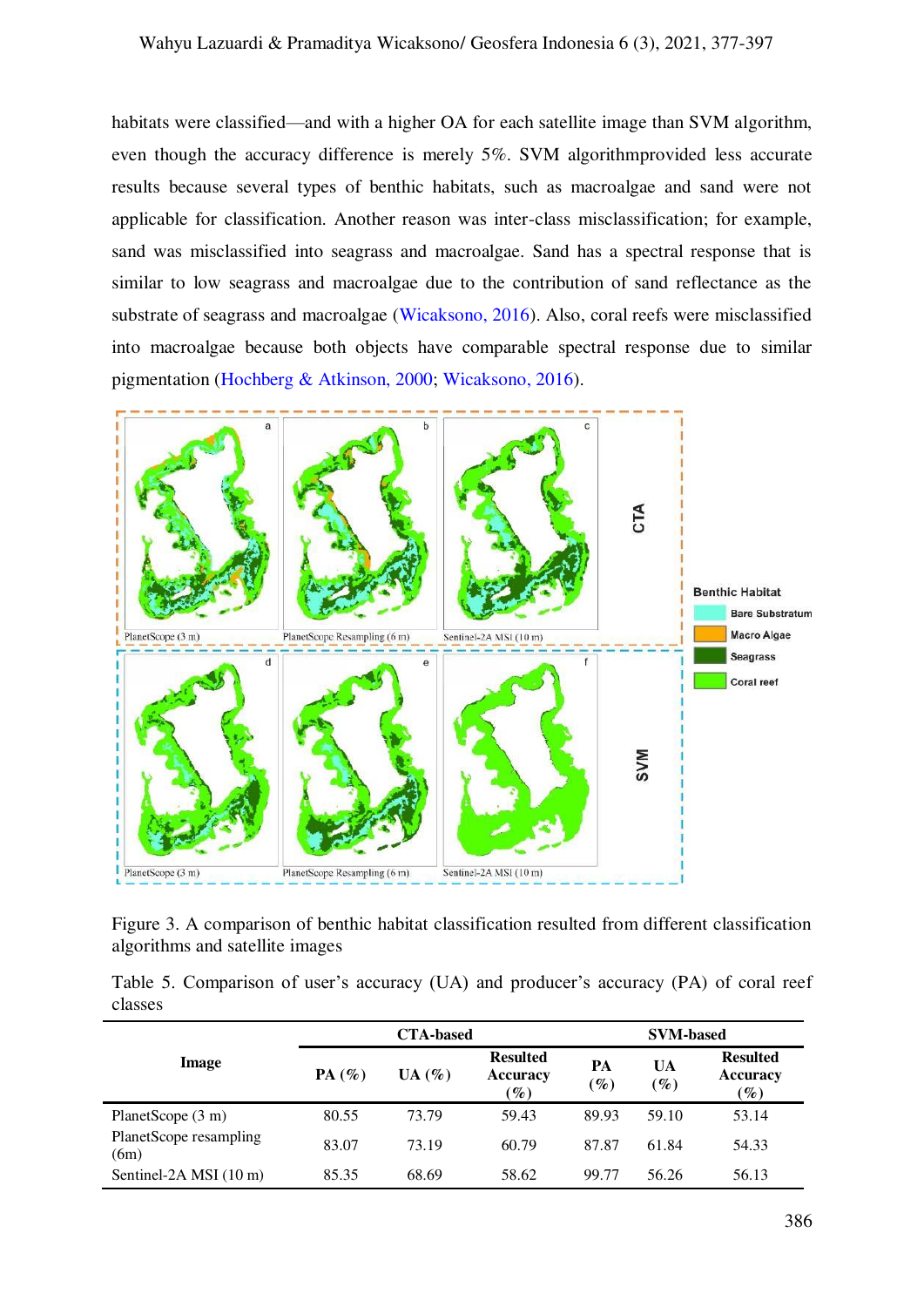Based on the overall results of the benthic habitat classification, the individual accuracy (UA and PA) of the coral reef life-forms classification ranged from 56 - 99% [\(Table](#page-9-1)  [5\)](#page-9-1). The CTA-based classification from PlanetScope (3m) was used in the masking of coral reef images or to exclude non-coral reef pixels in the mapping. Although the OA of the CTAbased classification from PlanetScope (3m) image was slightly lower than PlanetScope Resampling (6m), the spatial resolution was higher than PlanetScope Resampling (6m) and Sentinel-2A MSI (10m), and producing more precise coral reef masking delineation.

#### 3.4 Coral Reef Life-Form Mapping

The coral reef life-forms were mapped by applying the classification schemes built on each satellite image (see [Table 3\)](#page-8-1). The coral reef life-form classification (Figure 4) with the highest OA (60.78%) was obtained from Sentinel-2A MSI image using CTA algorithm and the 10m scheme, and then followed by PlanetScope (48.39%), and PlanetScope Resampling (40.83%) (Table 6). Although the CTA algorithm could consistently produce maps of coral reef life-forms with higher OA than SVM, the generated classification was relatively low, in particular, because of a large number of misclassifications as a result of similar statistics between the classes of coral reef life-forms. For this reason, both CTA and SVM classification algorithms could not separate one life-form from another straightforwardly.

<span id="page-10-0"></span>The coral reef life-form classifications built from the three satellite images showed different spatial distribution [\(Figure 4\)](#page-10-0). PlanetScope (3m) and Sentinel-2A MSI (10m) images presented similar distributions of life-forms in some locations, and different spread patterns are found in some others. This similarity indicates consistency in the classification results produced using different images. The spatial distribution of several coral reef lifeforms corresponds to the theory proposed by [English et al. \(1994\),](#page-17-8) that is, coral reef lifeforms spread following the locations of optimal environmental conditions for their growth. The opposite is true for the classification scheme built from the PlanetScope Resampling (6m), which only has one class, i.e., the tabular branching that dominated the study area. It is caused by the effects of the image pixel resampling process from 3m to 6m.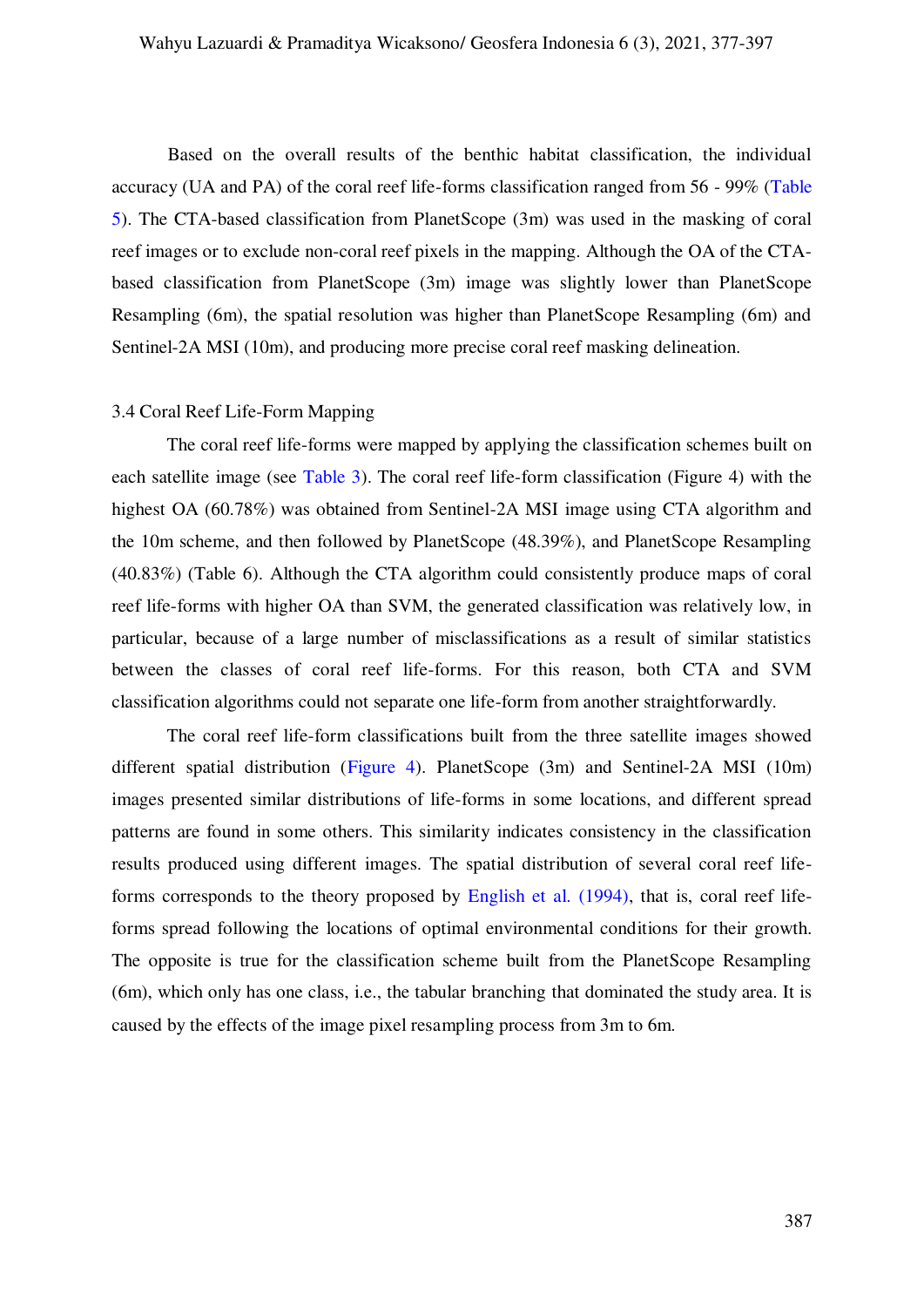

<span id="page-11-0"></span>Figure 4. Comparison of coral reef life-form maps with the highest OA

Table 6. Comparison of the overall accuracies of the resulted coral reef life-form classifications

|                                |           | 3m Scheme |           | 6m Scheme | 10m Scheme |           |  |
|--------------------------------|-----------|-----------|-----------|-----------|------------|-----------|--|
| <b>Images</b>                  | $CTA$ (%) | $SVM$ (%) | $CTA$ (%) | $SVM$ (%) | $CTA$ (%)  | $SWM(\%)$ |  |
| PlanetScope (3m)               | 38.76     | 30.05     | 35.32     | 27.52     | 48.39      | 39.45     |  |
| PlanetScope resampling<br>(6m) | 40.83     | 31.65     | 39.91     | 27.52     | 36.01      | 40.60     |  |
| Sentinel-2A MSI (10m)          | 39.91     | 26.38     | 46.56     | 30.28     | 60.78      | 42.20     |  |

The resampling process generalizes pixel values by considering the surrounding pixels (i.e., mean values). Therefore, variations in the pixel values of the analyzed objects canbe very similar, and as a result, pixels that should be classified as different objects are categorized as the same object. Accordingly, the image resampling process is not recommended for addressing issues of unavailable images with a particular spatial resolution due to its poor results. Different distributions of coral reef life-forms obtained from the multiresolution images were potentially caused by the size of the spatial resolution itself. As evidence, different spatial resolutions have different spectral responses from the object composition. Accordingly, the distributions of coral reef life-forms are different from one satelliteimage to another [\(Figure 4](#page-10-0) and [Table 7\)](#page-12-0). The classification results of the satellite image with 6m spatial resolution were not included in the comparison because the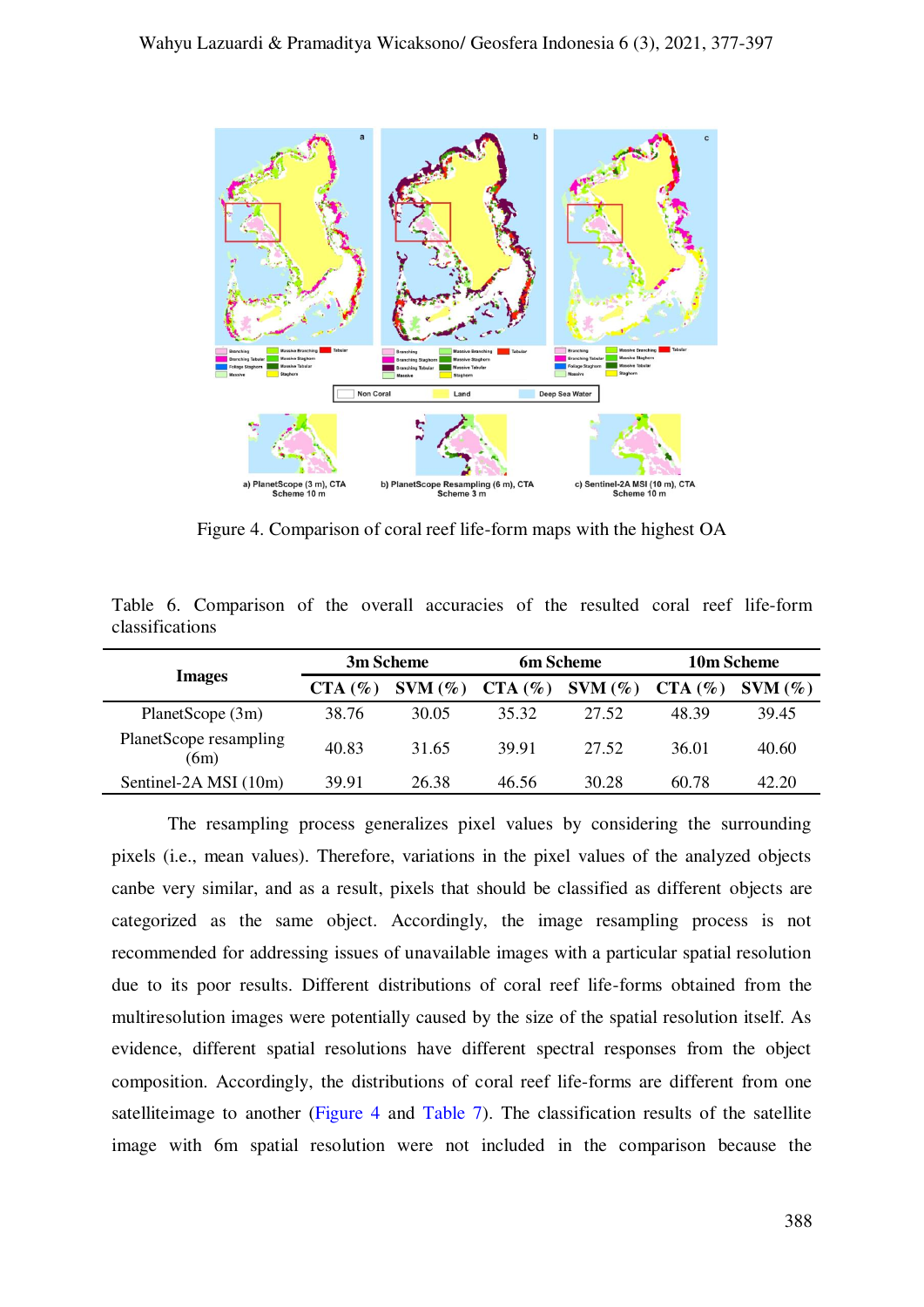generalization ofthe spatial resolution was believed to produce less representative distribution.

<span id="page-12-0"></span>

|                           | 3m Scheme                 | 6m Scheme                           | 10m Scheme               |
|---------------------------|---------------------------|-------------------------------------|--------------------------|
|                           | <b>Branching</b>          | <b>Branching</b>                    | <b>Branching</b>         |
|                           | <b>Branching Staghorn</b> | <b>Branching Staghorn</b>           | <b>Branching Tabular</b> |
|                           | Foliage                   | Foliage                             | Foliage Staghorn         |
|                           | <b>Branching Tabular</b>  | <b>Branching Tabular</b>            | <b>Massive</b>           |
|                           | <b>Massive</b>            | <b>Massive</b>                      | <b>Massive Branching</b> |
| REEF LIFE-FORM<br>CLASSES | <b>Massive Branching</b>  | <b>Massive Branching</b><br>Tabular | Massive Staghorn         |
|                           | Massive Foliage           | <b>Massive Branching</b>            | <b>Massive Tabular</b>   |
|                           | <b>Massive Staghorn</b>   | Massive Staghorn                    | <b>Staghorn</b>          |
| CORAL                     | <b>Massive Tabular</b>    | <b>Massive Tabular</b>              | <b>Tabular</b>           |
|                           | <b>Staghorn</b>           | <b>Staghorn</b>                     |                          |
|                           | Staghorn Tabular          | <b>Tabular</b>                      |                          |
|                           | <b>Tabular</b>            |                                     |                          |

Table 7. The classification schemes of coral reef life-forms

Based on the highest accuracy of the maps produced from each satellite image and classification scheme [\(Table 6\)](#page-11-0), the coral reef life-forms captured in PlanetScope (3m) and Sentinel-2A MSI (10m) were best mapped using the 10m scheme. Unlike in the two satellite images, the coral reef life-forms featured in PlanetScope Resampling (6m) were best mapped using the 3m scheme. However, not all life-forms were applicable for classification. Eight classes of coral reef life-forms were consistently classified in all images and schemes, namely branching, tabular branching, massive, massive branching, massive staghorn, massive tabular, staghorn, and tabular. As seen in [Tables 8,](#page-12-1) [9,](#page-13-0) and [10,](#page-13-1) each life-form was properly classified for each image with high UA and PA. Nevertheless, overestimate and underestimate could occur. Therefore, the classes above can be used in the classification schemes of coral reef life-forms in various images [\(Table 7\)](#page-12-0).

<span id="page-12-1"></span>Table 8. Confusion matrix of PlanetScope (3m) using the 10m scheme based on the CTAbased classification result

| <b>Classes</b> |              | <b>References</b> |                |                         |              |              |                |              |              |              |        |  |  |
|----------------|--------------|-------------------|----------------|-------------------------|--------------|--------------|----------------|--------------|--------------|--------------|--------|--|--|
|                |              | 2                 | 3              | $\overline{\mathbf{4}}$ | 5            | 0            | 7              | 8            | 9            | <b>Total</b> | UA $%$ |  |  |
|                | 62           | $\mathbf{0}$      |                | 22                      | 13           | 12           | $\overline{0}$ | 2            | $\mathbf{0}$ | 118          | 52.54  |  |  |
| $\mathbf{2}$   | 3            | 37                | $\overline{c}$ | 3                       | 6            | $\mathbf{0}$ |                | 6            | 10           | 74           | 50.00  |  |  |
| 3              | $\mathbf{0}$ | $\mathbf{0}$      | $\mathbf{0}$   | $\mathbf{0}$            | $\Omega$     |              | $\overline{0}$ | $\mathbf{0}$ | $\Omega$     |              | 0.00   |  |  |
| 4              | 18           | $\overline{4}$    | 3              | 43                      |              |              | π              | 19           |              | 103          | 41.75  |  |  |
| 5              | 11           | $\mathbf{0}$      | $\Omega$       | $\mathbf{0}$            | 43           | 17           |                | 8            | 11           | 91           | 47.25  |  |  |
| 6              | $\Omega$     |                   | $\Omega$       | $\mathbf{0}$            | $\mathbf{0}$ | 4            | 0              | $\Omega$     | $\Omega$     | $\sigma$     | 66.67  |  |  |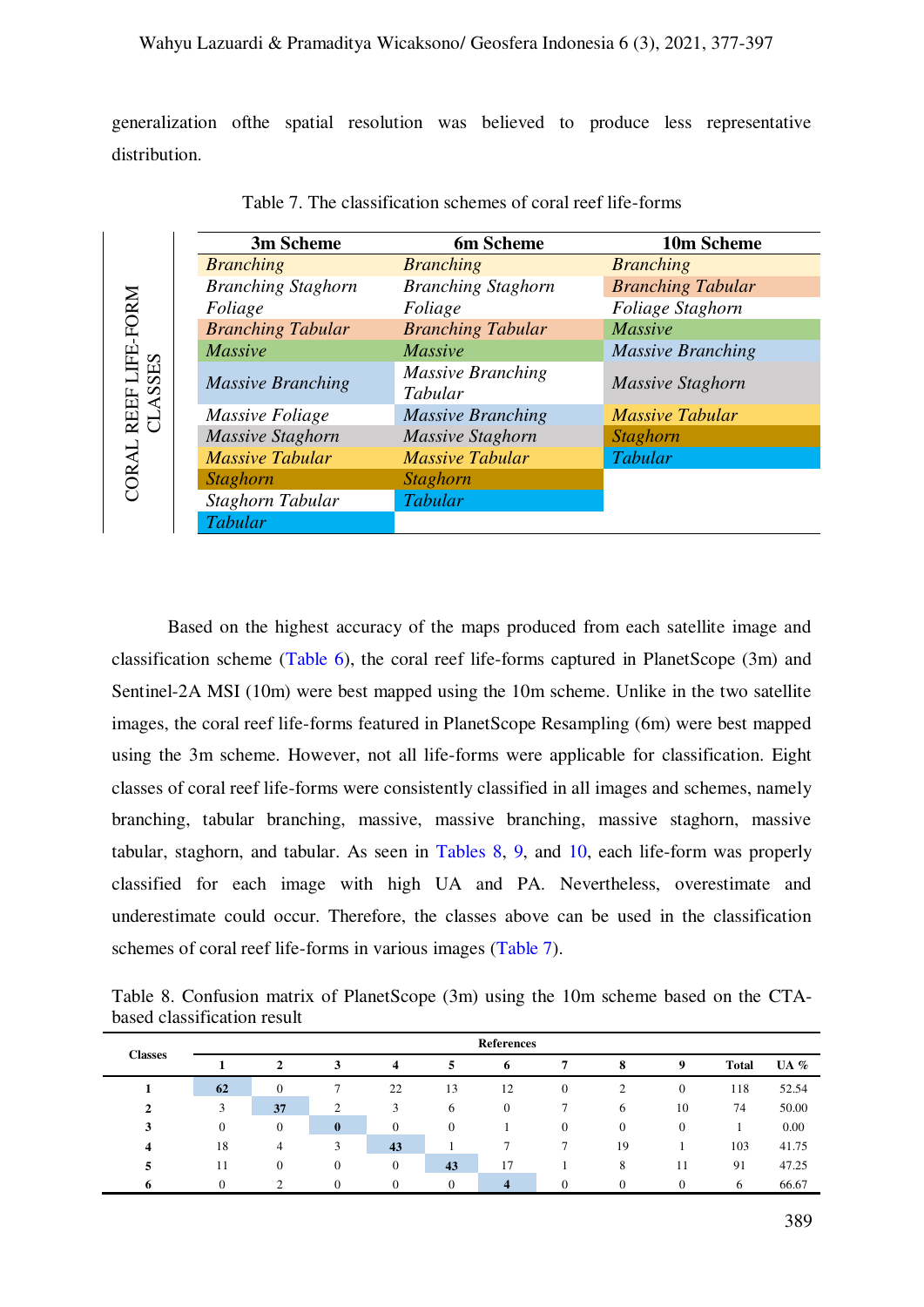| <b>Classes</b>       |              |                  |                      |                         |                    | <b>References</b> |              |                |                         |              |        |
|----------------------|--------------|------------------|----------------------|-------------------------|--------------------|-------------------|--------------|----------------|-------------------------|--------------|--------|
|                      |              | $\overline{2}$   | 3                    | $\overline{\mathbf{4}}$ | 5                  | 6                 | 7            | 8              | 9                       | <b>Total</b> | UA $%$ |
| 7                    | $\mathbf{0}$ | $\boldsymbol{0}$ | 3                    | $\boldsymbol{0}$        | $\mathbf{0}$       | $\mathbf{0}$      | 15           | $\overline{0}$ | 6                       | 24           | 62.50  |
| 8                    | $\mathbf{0}$ | $\boldsymbol{0}$ |                      | $\boldsymbol{0}$        | $\boldsymbol{0}$   | $\boldsymbol{0}$  | $\mathbf{0}$ | 3              | $\mathbf{0}$            | 4            | 75.00  |
| 9                    | ш            | 8                | $\boldsymbol{0}$     | $\mathbf{0}$            | 2                  | $\mathbf{0}$      | $\mathbf{0}$ | $\mathbf{0}$   | $\overline{\mathbf{4}}$ | 15           | 26.67  |
| <b>Total</b>         | 95           | 51               | 16                   | 68                      | 65                 | 41                | 30           | 38             | 32                      | 436          |        |
| PA(%)                | 65.26        | 72.55            | 0.00                 | 63.24                   | 66.15              | 9.76              | 50.00        | 7.89           | 12.50                   |              |        |
| OA(%)                |              |                  |                      |                         |                    | 48.39             |              |                |                         |              |        |
| Legend:              |              |                  |                      |                         |                    |                   |              |                |                         |              |        |
| 1:Branching          |              | 4: Massive       |                      |                         | 7: Massive Tabular |                   |              |                |                         |              |        |
| 2: Branching Tabular |              |                  | 5 :Massive Branching |                         | 8:Staghorn         |                   |              |                |                         |              |        |
| 3: Foliage Staghorn  |              |                  | 6: Massive Staghorn  |                         | 9: Tabular         |                   |              |                |                         |              |        |

<span id="page-13-0"></span>Table 9. Confusion matrix of PlanetScope (3m) using the 3m scheme based on the CTAbased classification result

| <b>Class</b>          |                  |              |                      |                |              |                  |                  | <b>References</b>   |              |                     |                  |                  |              |           |
|-----------------------|------------------|--------------|----------------------|----------------|--------------|------------------|------------------|---------------------|--------------|---------------------|------------------|------------------|--------------|-----------|
|                       |                  | $\mathbf{2}$ | 3                    | 4              | 5            | 6                | 7                | 8                   | 9            | 10                  | 11               | 12               | <b>Total</b> | $UA (\%)$ |
| 1                     | 46               | 5            | 6                    | $\overline{0}$ | 14           | 19               | $\boldsymbol{0}$ | 23                  | $\mathbf{0}$ | $\mathbf{0}$        | 8                | 4                | 125          | 36.80     |
| $\mathbf 2$           | $\mathbf{0}$     | $\bf{0}$     | $\overline{0}$       | 2              | $\mathbf{0}$ | $\mathbf{0}$     | $\mathbf{0}$     | $\mathbf{0}$        | $\mathbf{0}$ | $\mathbf{0}$        | $\overline{0}$   | $\mathbf{0}$     | 2            | 0.00      |
| 3                     | 16               | 1            | 48                   | 1              | 20           | 1                | 6                | 13                  | 6            | 9                   | $\mathbf{0}$     | 11               | 132          | 36.36     |
| 5                     | $\mathbf{0}$     | $\mathbf{0}$ | $\mathbf{1}$         |                | 16           | $\mathbf{0}$     | $\mathbf{0}$     | $\mathbf{0}$        | 1            | 3                   | $\mathbf{0}$     | $\boldsymbol{0}$ | 22           | 72.73     |
| 6                     | $\boldsymbol{0}$ | 4            | $\mathbf{0}$         | 5              | 3            | 21               | $\mathbf{0}$     | 3                   | $\mathbf{0}$ | $\boldsymbol{0}$    | $\mathbf{0}$     | $\boldsymbol{0}$ | 36           | 58.33     |
| 8                     | 2                | $\mathbf{0}$ | 14                   | $\mathbf{0}$   | 4            | $\boldsymbol{0}$ | $\boldsymbol{0}$ | 25                  | 26           | $\boldsymbol{0}$    | $\boldsymbol{0}$ | 8                | 79           | 31.65     |
| 9                     | $\overline{0}$   | $\mathbf{0}$ | $\mathbf{0}$         | $\mathbf{0}$   | $\mathbf{0}$ | $\mathbf{0}$     | $\mathbf{0}$     | $\mathbf{0}$        | 3            | $\mathbf{0}$        | $\mathbf{0}$     | $\mathbf{0}$     | 3            | 100       |
| 10                    | $\mathbf{0}$     | $\mathbf{0}$ | $\mathbf{0}$         | $\mathbf{0}$   | $\mathbf{0}$ | $\mathbf{0}$     | $\mathbf{0}$     | $\boldsymbol{0}$    | $\mathbf{0}$ | $\overline{4}$      | $\mathbf{0}$     | $\boldsymbol{0}$ | 4            | 100       |
| 12                    | 1                | $\mathbf{0}$ | 5                    | $\mathbf{0}$   | 7            | $\boldsymbol{0}$ | $\mathbf{0}$     | 5                   | $\mathbf{0}$ | $\mathbf{0}$        | $\mathbf{0}$     | 15               | 33           | 45.45     |
| <b>Total</b>          | 65               | 10           | 74                   | 9              | 64           | 41               | 6                | 69                  | 36           | 16                  | 8                | 38               | 436          |           |
| PA $(\%)$             | 70.77            | $\mathbf{0}$ | 64.86                | $\overline{0}$ | 25.00        | 51.22            | $\mathbf{0}$     | 36.23               | 8.33         | 25.00               | $\mathbf{0}$     | 39.47            |              |           |
| $OA (\%)$             |                  |              |                      |                |              |                  |                  | 41.00               |              |                     |                  |                  |              |           |
| Legend:               |                  |              |                      |                |              |                  |                  |                     |              |                     |                  |                  |              |           |
| 1: Branching          |                  |              | 4: Foliage           |                |              |                  |                  | 7: Massive Foliage  |              | 10:Staghorn         |                  |                  |              |           |
| 2: Branching Staghorn |                  |              | 5 :Massive           |                |              |                  |                  | 8: Massive Staghorn |              | 11:Staghorn Tabular |                  |                  |              |           |
| 3: Branching Tabular  |                  |              | 6: Massive Branching |                |              |                  |                  | 9: Massive Tabular  |              | $12:$ Tabular       |                  |                  |              |           |

<span id="page-13-1"></span>Table 10. Confusion matrix of Sentinel-2A MSI (10m) using the 10m scheme based on the CTA-based classification result

| <b>Class</b> |                  |                  |                  |                  |                  | <b>References</b> |                  |                  |                  |              |       |
|--------------|------------------|------------------|------------------|------------------|------------------|-------------------|------------------|------------------|------------------|--------------|-------|
|              | 1                | $\boldsymbol{2}$ | 3                | 4                | 5                | 6                 | 7                | 8                | 9                | <b>Total</b> | UA %  |
| 1            | 83               | $\mathbf{0}$     | 5                | 28               | 17               | 20                | $\boldsymbol{0}$ | 3                | $\boldsymbol{0}$ | 156          | 53.21 |
| $\mathbf{2}$ | 7                | 46               | $\boldsymbol{0}$ | 12               | $\boldsymbol{2}$ | $\mathbf{0}$      | $\boldsymbol{0}$ | $\mathbf{0}$     | 14               | 81           | 56.79 |
| 3            | $\boldsymbol{0}$ | $\mathbf{0}$     | 11               | $\mathbf{0}$     | $\boldsymbol{0}$ | $\boldsymbol{0}$  | $\boldsymbol{0}$ | $\mathbf{0}$     | $\boldsymbol{0}$ | 11           | 100   |
| 4            | $\boldsymbol{0}$ | 5                | $\boldsymbol{0}$ | 28               | 8                | $\boldsymbol{0}$  | $\boldsymbol{0}$ | 5                | 3                | 49           | 57.14 |
| 5            | $\overline{c}$   | $\mathbf{0}$     | $\mathbf{0}$     | $\mathbf{0}$     | 38               | 6                 | 17               | $\mathbf{0}$     | 5                | 68           | 55.88 |
| 6            | $\boldsymbol{0}$ | $\mathbf{0}$     | $\boldsymbol{0}$ | $\mathbf{0}$     | $\mathbf{0}$     | 10                | $\boldsymbol{0}$ | $\mathbf{0}$     | $\boldsymbol{0}$ | 10           | 100   |
| 7            | $\boldsymbol{0}$ | $\mathbf{0}$     | $\mathbf{0}$     | $\mathbf{0}$     | $\mathbf{0}$     | 5                 | 13               | $\mathbf{0}$     | $\boldsymbol{0}$ | 18           | 72.22 |
| 8            | 3                | $\mathbf{0}$     | $\boldsymbol{0}$ | $\mathbf{0}$     | $\boldsymbol{0}$ | $\mathbf{0}$      | $\boldsymbol{0}$ | 30               | 4                | 37           | 81.08 |
| 9            | $\mathbf{0}$     | $\mathbf{0}$     | $\mathbf{0}$     | $\boldsymbol{0}$ | $\mathbf{0}$     | $\mathbf{0}$      | $\mathbf{0}$     | $\boldsymbol{0}$ | 6                | 6            | 100   |
| <b>Total</b> | 95               | 51               | 16               | 68               | 65               | 41                | 30               | 38               | 32               | 436          |       |
| PA $(\%)$    | 87.36            | 90.19            | 68.75            | 41.17            | 58.46            | 24.39             | 43.33            | 78.94            | 18.75            |              |       |
| OA(%)        |                  |                  |                  |                  |                  | 60.78             |                  |                  |                  |              |       |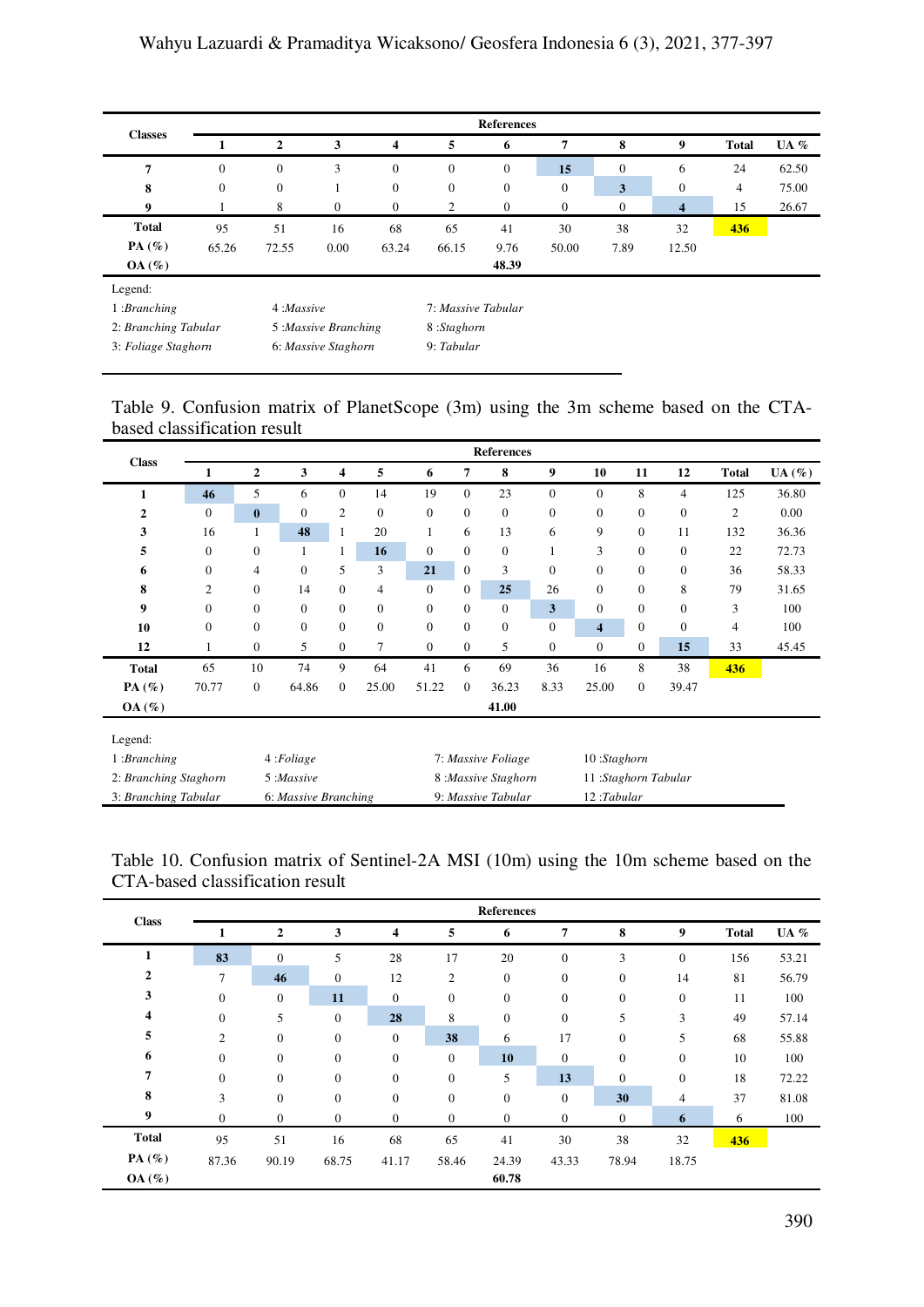# Wahyu Lazuardi & Pramaditya Wicaksono/ Geosfera Indonesia 6 (3), 2021, 377-397

| Legend:              |                      |                    |
|----------------------|----------------------|--------------------|
| 1: Branching         | 4: Massive           | 7: Massive Tabular |
| 2: Branching Tabular | 5: Massive Branching | 8: Staghorn        |
| 3: Foliage Staghorn  | 6: Massive Staghorn  | 9: Tabular         |

The classification schemes of coral reef life-forms are constructed from three satellite images with different spatial resolutions. Three schemes of classification with varying numbers of classes have been built in this study [\(Table 3\)](#page-8-1). Some classes in these schemes depict similar types of coral reef life-forms, such as branching, tabular branching, massive, massive branching, massive staghorn, massive tabular, staghorn, and tabular. Nevertheless, some classes are only found in a particular scheme because their generation depends on the uniquely formed image segments [\(Phinn et al., 2012\)](#page-18-2). Each satellite images of which indeed produces classification schemes with different suitability for coral reef life-form mapping. Here, suitability is defined by the highest OA in each image. [Table 6](#page-11-0) shows that PlanetScope (3m) and Sentinel-2A MSI (10m) images are suitable using the 10m scheme, whereas PlanetScope Resampling (6m) image using the 3m scheme.

PlanetScope (3m) is not suitable using the 3m and 6m schemes because the statistical value of each pixel in its segment is too precise. Consequently, the same objects have varying pixel values, causing too many misclassifications [\(Purkis, 2018\)](#page-19-10). Meanwhile, the 10m scheme produces higher accuracy than the 3m and 6m schemes because the classification wasbuilt from images with a lower spatial resolution (general information) (Zhang et al., [2013\)](#page-2-0). As a result, variations of pixel values in a segment are considered one life-form class so that the said segment can be classified according to the input sample [\(Phinn et al., 2012\)](#page-18-2).

PlanetScope Resampling (6m) is more suitable using the 3m scheme because the generalization during the spatial resolution resampling results in similarities. In this case, the 10m scheme is not suitable for use because the effect of generalization increases the homogeneity of image statistics to PlanetScope (3m) instead of the Sentinel-2A MSI (10m), even though the level of precision is different. Several studies have shown that the higher the number of classes used, the lower the accuracy [\(Wicaksono, 2016;](#page-19-3) [Wicaksono et al., 2019a\)](#page-19-1). However, the contrary is true for this study, where the findings correspond to [Zhang et al.](#page-2-0)  [\(2013\)](#page-2-0) instead. They used two classification schemes consisting of group level (3 classes) and code level (12 classes) and found that the latter produces a higher accuracy (86.7%) than the former (84.3%).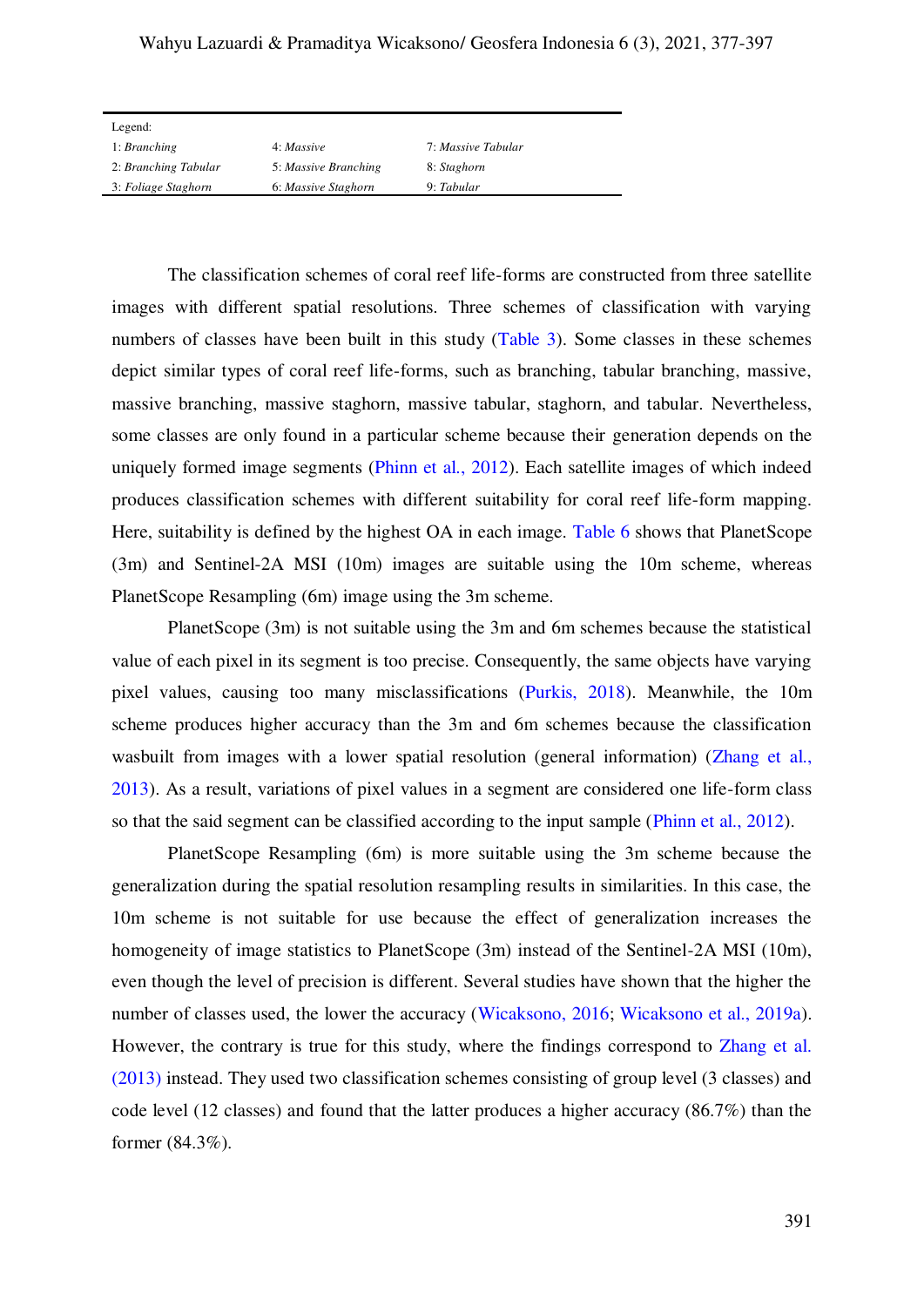Sentinel-2A MSI (10m) is more suitable using the 10m scheme because it produces classes that are more general than the 3m and 6m schemes. The classified types of coral reef life-forms in the Sentinel-2A MSI image will not be optimal if the used classification scheme is built from images with more detailed spatial resolutions. For example, if two different classes from the 3m or 6m scheme occupy a segment, one that appears dominantly will be selected over the other, creating low accuracy. On the contrary, if the used classification scheme is built from the same image, each sample of each class undoubtedly corresponds to the previously formed segments. Consequently, each segment can be classified more accordingly to the input sample, leading to a higher OA than the other schemes.

The selected satellite images can map the life-forms of coral reefs with overall accuracies of 48.39% (PlanetScope 3m, CTA, 10m scheme), 40.83% (PlanetScope Resampling 6m, CTA, 3m scheme), and 60.78% (Sentinel-2A MSI 10 m, CTA, 10m scheme). Multiresolution images produce classifications with multilevel accuracy (Mumby  $\&$ [Edward, 2002\)](#page-18-11), and satellite imagery with a more detailed spatial resolution can yield higher accuracy [\(Goodman et al., 2013\)](#page-17-5). However, the highest accuracy in this study is shown by images with a lower spatial resolution (10m) because the more detailed ones, i.e., 3m and 6m, cannot represent a community or a dominant class of coral reef life-forms. In addition, Sentinel 2 MSI also has a fairly consistent image quality [\(Hedley et al., 2018;](#page-17-9) [Wicaksono et](#page-19-11)  [al., 2021\)](#page-19-11) compared with PlanetScope, whose pixels between scenes are inconsistent and SNR is of poor quality [\(Wicaksono & Lazuardi, 2018\)](#page-19-12). Based on the percentage, the coral reef life-forms are covered with diverse objects, meaning that the resulted spectral response is a function of various classes.

Sentinel-2A MSI (10m) has successfully produced the highest accuracy, followed by PlanetScope (3m) and PlanetScope Resampling (6m). The resampling process generalizes the spectral response value of the image, and the results are less suitable for representing a variety of objects because the spectral response is the mean value of the surrounding pixels. In other terms, the spectral response produced in the resampling process shows similarities among different objects. These numerous cases of misclassifications contribute to the overall accuracy of PlanetScope Resampling (6m), which is lower than that of PlanetScope (3m). Furthermore, the difference in OA can be caused by the quality of the used satellite image. For instance, despite the high spatial resolution, the pixel sharpness of the PlanetScope (3m) image is still lower than Sentinel-2A MSI (10m) that has a lower resolution. Furthermore, the results obtained from the three satellite images have different UA and PA.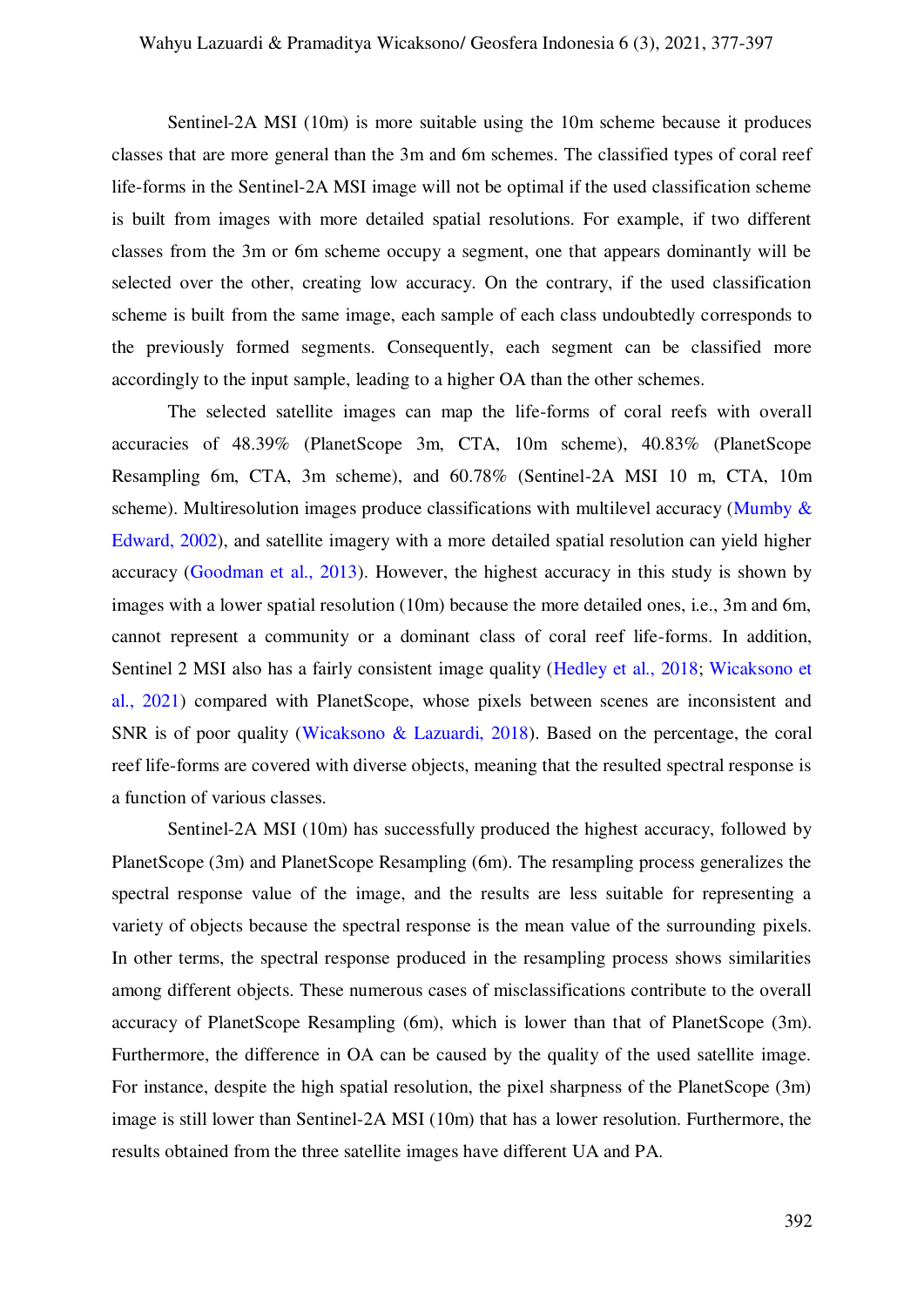When the accuracies are compared, the CTA algorithm evidently produces the best and most consistent accuracy [\(Zambon et al., 2006\)](#page-19-7) of life-form classification [\(Wahidin et al.,](#page-19-8)  [2015\)](#page-19-8). It allows the proper classification of coral reef life-forms in each of the three satellite images. The CTA and SVM algorithms produce different OA by averagely 12%, which, in terms of OA, is significant. The SVM algorithm provides a low accuracy because not all coral reef life-forms are classified. On the contrary, the CTA algorithm has a better capability to classify coral reef life-forms, especially in schemes that create a large number of classes. Although the accuracy derived in this study is merely  $40-60\%$ , the results are in line with previous similar studies [\(Phinn et al., 2012;](#page-18-2) [Roelfsema et al., 2013;](#page-19-2) [Wahidin et al., 2015;](#page-19-8) [Wicaksono, 2016\)](#page-19-3). Although Sentinel-2A MSI (10m) can create a coral reef life-form map with higher accuracy than other images, the level of information obtained from it is somewhat general. Meanwhile, PlanetScope (3m) has lower accuracy, but it can map coral reef life-forms in more detail and involve precise information compared with Sentinel-2A MSI (10m).

#### **4. Conclusion**

Our results have shown that both PlanetScope (3m) and Sentinel-2A MSI (10m) can be used to map coral reef with higher complexity. This finding indicates that multiresolution images can be used to produce complex coral reef life-form maps with different levels of information details. In our case, the classification scheme on multiresolution images shows that the coral reef life-forms in PlanetScope and Sentinel-2A MSI images can be mapped using the 10m scheme, whereas the ones in PlanetScope Resampling (6m) image are mapped according to the 3m scheme. Parang Island has eight types of coral reef life-forms that can be classified consistently in each satellite image, namely branching, branching staghorn, tabular branching, massive branching, massive staghorn, massive tabular, staghorn, and tabular. Based on the statistical analysis and accuracy assessment, the maximum overall accuracies of the coral reef life-form maps produced from PlanetScope (3m), PlanetScope Resampling (6m), and Sentinel-2A MSI (10m) images are 48.39% (10m scheme), 40.83% (3m scheme), and 60.78% (10m scheme), respectively. The accuracy obtained in our work can be used as a reference for future works of coral reef life-forms mapping. Possibly, variations in accuracy is expected since coral reefs life-forms may vary significantly between areas. Finally, the future availability of detailed coral reef map at regular basis will be beneficial to assist coastal manager in determining and monitoring the effective action to managed their area sustainably.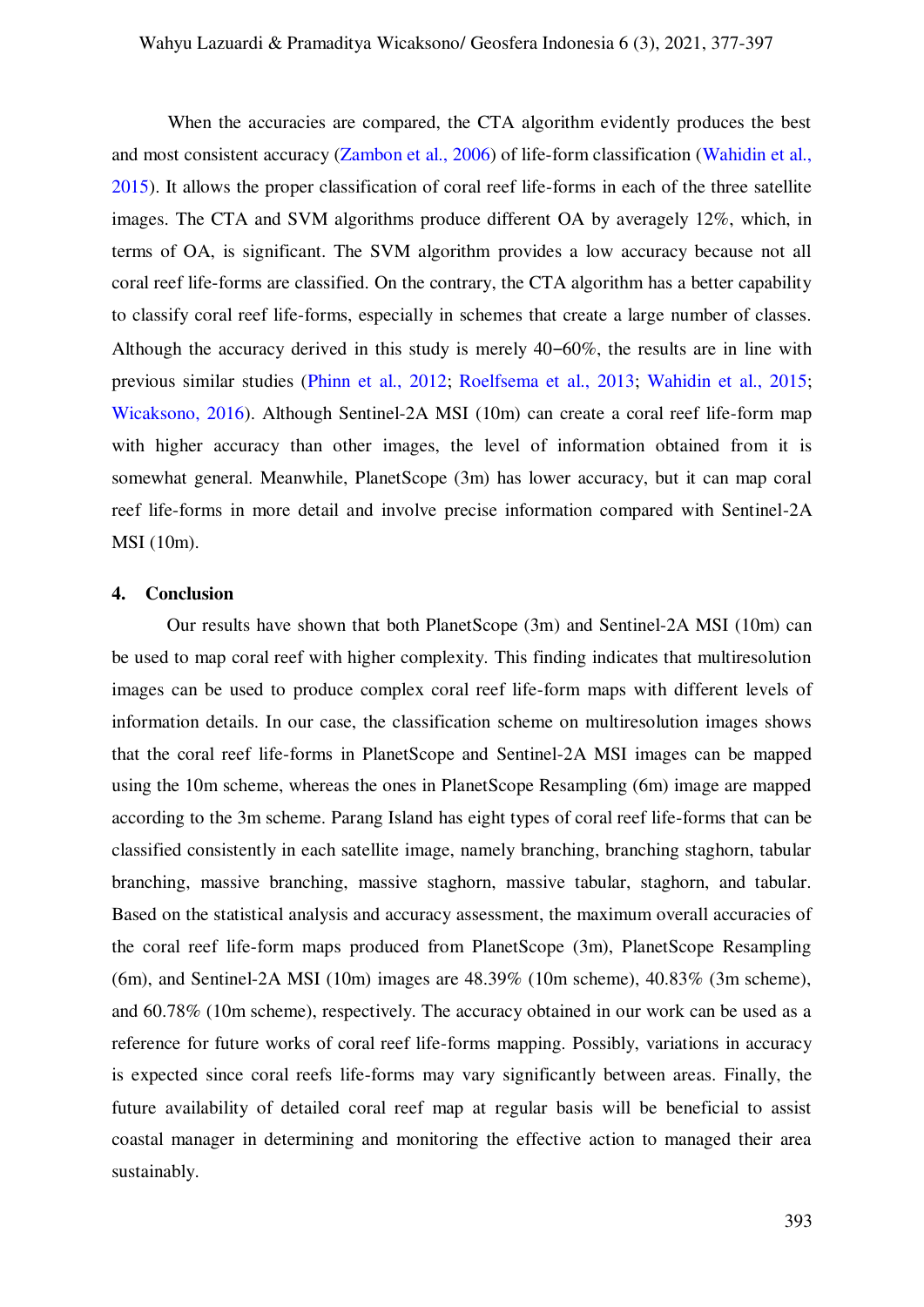#### **Conflict of interest**

There is no conflict of interest with any financial, personal, or other relationships with other people or organizations related to the material discussed in the article.

#### **Acknowledgements**

This research is funded by "Direktorat Riset dan Pengabdian Masyarakat – Direktorat Jenderal Penguatan Riset dan Pengembangan – Kementerian Riset, Teknologi, dan Pendidikan Tinggi Republik Indonesia" via Penelitian Dasar Unggulan Perguruan Tinggi – PDUPT Scheme Grant Number 153/UN1/DITLIT/DIT-LIT/LT/2018.

#### **References**

- <span id="page-17-6"></span>Congalton, R. G., & Green, K. (2009). Assesing the Accuracy of Remotely Sensed Data : Principles and Practices Second Edition. USA: CRC Press Inc.
- <span id="page-17-2"></span>Dudgeon, S., Aronson, R., Bruno, J., & Precht, W. (2010). Phase shifts and stable states on coral reefs. *Marine Ecology Progress Series*, 413, 201–216. [https://doi/10.3354/meps08751.](http://www.int-res.com/abstracts/meps/v413/p201-216/)
- <span id="page-17-8"></span>English, S., Wilkinson, C., & Baker, V. (1994). *Survey Manual for Tropical Marine Research. Townsville: ASEAN-Australia Marine Science Project*. Canberra: Australian Institute of Marine Science.
- <span id="page-17-0"></span>Giyanto, Abrar, M., Hadi, T. A., Budiyanto, A., Hafizt, M., Salatalohy, A., & Iswari, M. Y. (2017). Status Terumbu Karang Indonesia. Jakarta: Pusat Penelitian Oseanografi - LIPI.
- <span id="page-17-5"></span>Goodman, J. A., Purkis, S. J., & Phinn, S. R. (2013). *Coral Reef Remote Sensing: A Guide for Mapping, Monitoring and Management*. New York: London: Springer.
- <span id="page-17-3"></span>Green, E. P., Mumby, P. J., Edwards, A. J., & Clark, C. D. (2000). *Remote Sensing handbook for Tropical Coastal Management*. Paris: UNESCO.
- <span id="page-17-4"></span>Hedley, J. D., Harborne, A. R., & Mumby, P. J. (2005). Technical note : Simple and robust removal of sun glint for mapping shallow-water benthos. *International Journal of Remote Sensing, 26*(10), 2107-2112. [https://doi.org/10.1080/01431160500034086.](https://www.tandfonline.com/doi/full/10.1080/01431160500034086)
- <span id="page-17-9"></span>Hedley, J. D., Roelfsema, C., Brando, V., Giardino, C., Kutser, T., Phinn, S., … Koetz, B. (2018). Coral reef applications of Sentinel-2: Coverage, characteristics, bathymetry and benthic mapping with comparison to Landsat 8. *Remote Sensing of Environment*, 216, 598–614. [https://doi.org/10.1016/j.rse.2018.07.014.](https://www.sciencedirect.com/science/article/pii/S003442571830347X?via%3Dihub)
- <span id="page-17-7"></span>Hochberg, E. J., & Atkinson, M. J. (2000). Spectral discrimination of coral reef benthic communities. *Coral Reefs, 19*(2), 164-171. [https://doi.org/10.1007/s003380000087.](https://link.springer.com/article/10.1007%2Fs003380000087)
- <span id="page-17-1"></span>Hoegh-Guldberg, O., Mumby, P. J., Hooten, A. J., Steneck, R. S., Greenfield, P., Gomez, E., ... & Hatziolos, M. E. (2007). Coral reefs under rapid climate change and ocean acidification. *science*, 318(5857),1737-1742[. htpps://doi.org/10.1126/science.1152509](https://www.science.org/doi/10.1126/science.1152509)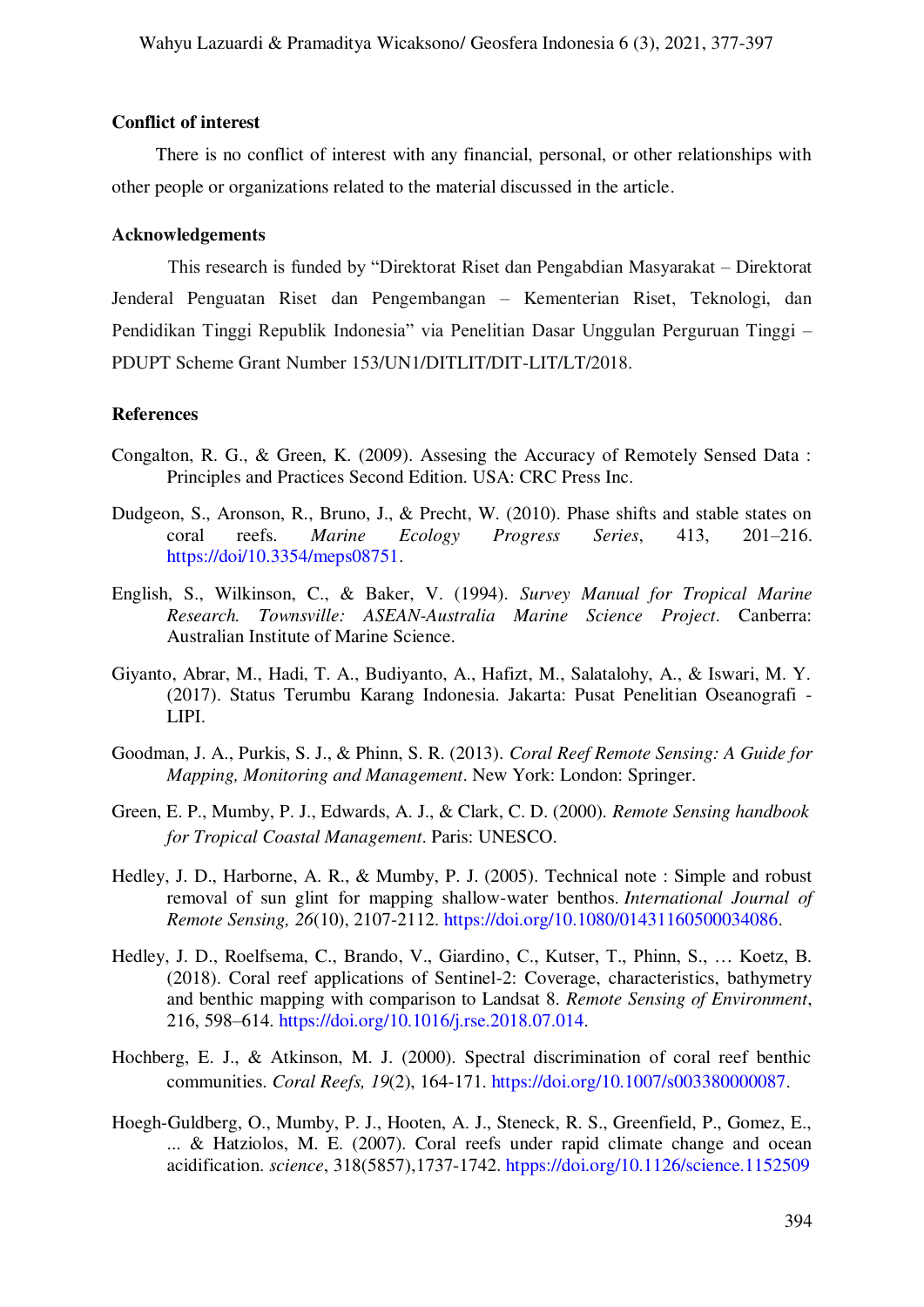- <span id="page-18-4"></span>Kay, S., Hedley, J. D., & Lavender, S. (2009). Sun glint correction of high and low spatial resolution images of aquatic scenes: A review of methods for visible and near-infrared wavelengths. *Remote Sensing, 1*(4), 697-730. [https://doi.org/10.3390/rs1040697.](https://www.mdpi.com/2072-4292/1/4/697)
- <span id="page-18-0"></span>Larkum, A., Orth, R., & Duarte, C. (2006). Seagrasses: Biology, ecology and conservation. Dodrecht: Springer.
- <span id="page-18-7"></span>Lyzenga, D. R. (1978). Passive remote sensing techniques for mapping water depth and bottom features. *Applied optics*, *17*(3), 379-383.
- <span id="page-18-5"></span>Lyzenga, D. R., Malinas, N. P., & Tanis, F. J. (2006). Multispectral bathymetry using a simple physically based algorithm. *IEEE Transactions on Geoscience and Remote Sensing, 44*(8), 2251-2259. [https://doi.org/10.1109/TGRS.2006.872909.](https://ieeexplore.ieee.org/document/1661813)
- <span id="page-18-8"></span>Ma, L., Li, M., Ma, X., Cheng, L., Du, P., & Liu, Y. (2017). A review of supervised objectbased land-cover image classification. *ISPRS Journal of Photogrammetry and Remote Sensing*, *130*, 277-293. [https://doi.org/10.1016/j.isprsjprs.2017.06.001.](https://www.sciencedirect.com/science/article/pii/S092427161630661X)
- <span id="page-18-1"></span>Madduppa, H. H., Santoso, P., Subhan, B., Anggoro, A. W., Cahyani, N. K. D., & Arafat, D. (2019). Different species, life form, and complexity of dead coral head affect the species diversity and density of decapods. Paper presented at the *IOP Conference Series: Earth and Environmental Science, 278*(1). [https://doi.org/10.1088/1755-](https://iopscience.iop.org/article/10.1088/1755-1315/278/1/012042) [1315/278/1/012042.](https://iopscience.iop.org/article/10.1088/1755-1315/278/1/012042)
- <span id="page-18-10"></span>Mafanya, M., Tsele, P., Botai, J., Manyama, P., Swart, B., & Monate, T. (2017). Evaluating pixel and object based image classification techniques for mapping plant invasions from UAV derived aerial imagery: Harrisia pomanensis as a case study. *ISPRS Journal of Photogrammetry and Remote Sensing*, *129*, 1-11. [https://doi.org/10.1016/j.isprsjprs.2017.04.009.](https://www.sciencedirect.com/science/article/abs/pii/S0924271616304944)
- <span id="page-18-6"></span>Maritorena, S. (1996). Remote sensing of the water attenuation in coral reefs: a case study in French Polynesia. *International Journal of Remote Sensing*, *17*(1), 155-166. [https://doi.org/10.1080/01431169608948992.](https://www.tandfonline.com/doi/abs/10.1080/01431169608948992)
- <span id="page-18-11"></span>Mumby, P. J., & Edwards, A. J. (2002). Mapping marine environments with IKONOS imagery: enhanced spatial resolution can deliver greater thematic accuracy. *Remote sensing of environment*, *82*(2-3), 248-257. [https://doi.org/10.1016/S0034-](https://www.sciencedirect.com/science/article/abs/pii/S003442570200041X) [4257\(02\)00041-X.](https://www.sciencedirect.com/science/article/abs/pii/S003442570200041X)
- <span id="page-18-3"></span>Nazeer, M., Nichol, J. E., & Yung, Y. K. (2014). Evaluation of atmospheric correction models and Landsat surface reflectance product in an urban coastal environment. *International journal of remote sensing*, *35*(16), 6271-6291. [https://doi.org/10.1080/01431161.2014.951742.](https://www.tandfonline.com/doi/abs/10.1080/01431161.2014.951742)
- <span id="page-18-9"></span>Pal, M., & Mather, P. M. (2005). Support vector machines for classification in remote sensing. *International journal of remote sensing*, *26*(5), 1007-1011. [https://doi.org/10.1080/01431160512331314083.](https://www.tandfonline.com/doi/abs/10.1080/01431160512331314083)
- <span id="page-18-2"></span>Phinn, S. R., Roelfsema, C. M., & Mumby, P. J. (2012). Multi-scale, object-based image analysis for mapping geomorphic and ecological zones on coral reefs. *International Journal of Remote Sensing*, *33*(12), 3768-3797. [https://doi.org/10.1080/01431161.2011.633122.](https://www.tandfonline.com/doi/abs/10.1080/01431161.2011.633122)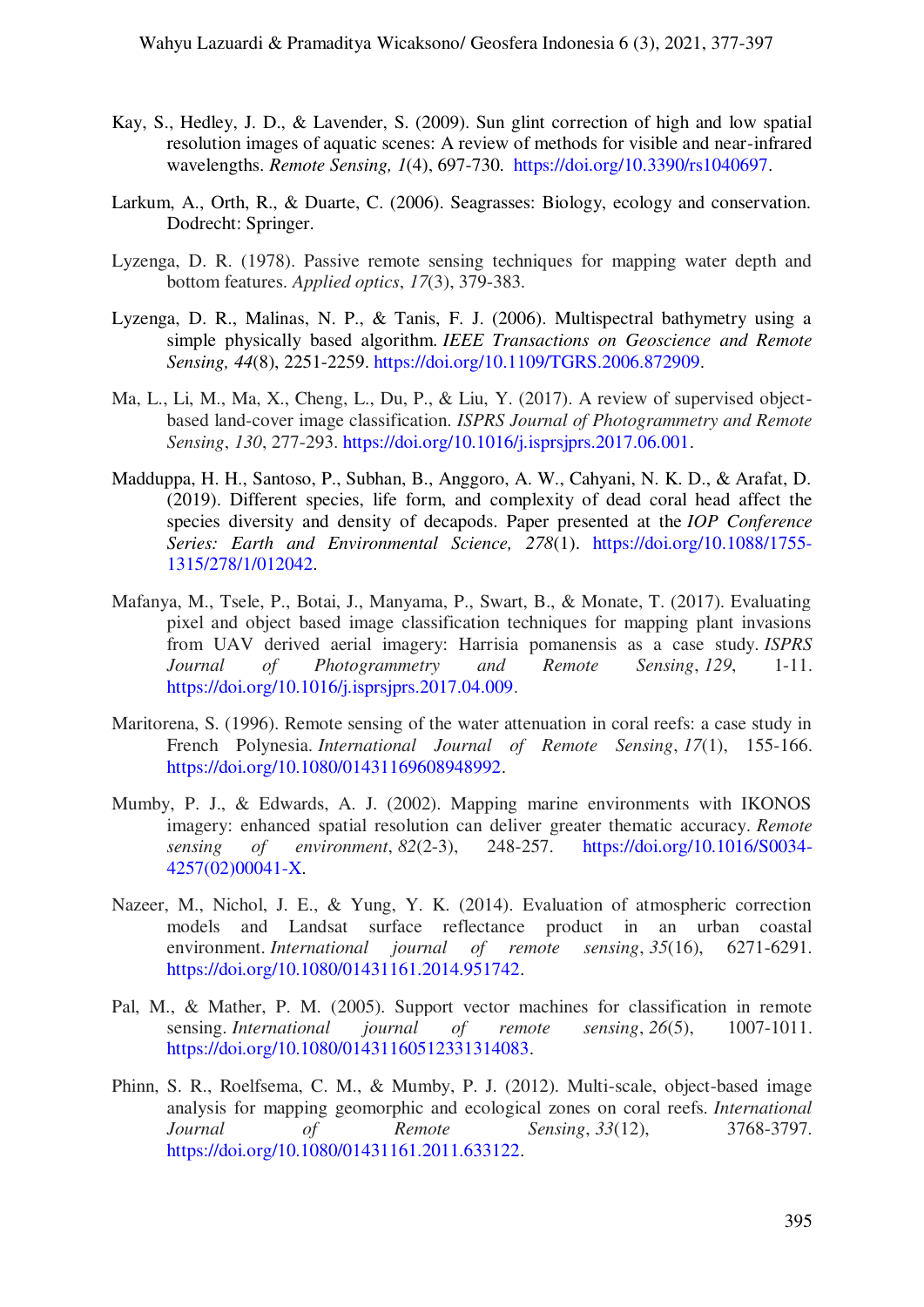<span id="page-19-5"></span>PlanetLab. (2020). Planet Imagery Product Specification.

- <span id="page-19-10"></span>Purkis, S. J. (2018). *Remote Sensing Coral Reefs*. United States: Elsevier.
- <span id="page-19-6"></span>Roelfsema, C. M., Phinn, S. R., & Joyce, K. E. (2006). Evaluating benthic survey techniques for validating maps of coral reefs derived from remotely sensed images. In *Proc 10th Int Coral Reef Symp* (Vol. 1, pp. 1771-1780).
- <span id="page-19-2"></span>Roelfsema, C., Phinn, S., Jupiter, S., Comley, J., & Albert, S. (2013). Mapping coral reefs at reef to reef-system scales,  $10s-1000s$  km<sup>2</sup>, using object-based image analysis. *International journal of remote sensing*, *34*(18), 6367-6388. [https://doi.org/10.1080/01431161.2013.800660.](https://www.tandfonline.com/doi/abs/10.1080/01431161.2013.800660)
- <span id="page-19-4"></span>Suhet S. (2014). *Sentinel-2 User Handbook*. Europe: ESA European Space Agency.
- <span id="page-19-0"></span>Voyer, M., Quirk, G., McIlgorm, A., & Azmi, K. (2018). Shades of blue: what do competing interpretations of the Blue Economy mean for oceans governance?. *Journal of Environmental Policy & Planning*, *20*(5), 595-616. [https://doi.org/10.1080/1523908X.2018.1473153.](https://www.tandfonline.com/doi/abs/10.1080/1523908X.2018.1473153)
- <span id="page-19-8"></span>Wahidin, N., Siregar, V. P., Nababan, B., Jaya, I., & Wouthuyzen, S. (2015). Object-based image analysis for coral reef benthic habitat mapping with several classification algorithms. *Procedia Environmental Sciences*, *24*, 222-227. [https://doi.org/10.1016/j.proenv.2015.03.029.](https://www.sciencedirect.com/science/article/pii/S1878029615000973)
- <span id="page-19-3"></span>Wicaksono, P. (2016). Improving the accuracy of Multispectral-based benthic habitats mapping using image rotations: the application of Principle Component Analysis and Independent Component Analysis. *European Journal of Remote Sensing*, *49*(1), 433- 463. [https://doi.org/10.5721/EuJRS20164924.](https://www.tandfonline.com/doi/abs/10.5721/EuJRS20164924)
- <span id="page-19-12"></span>Wicaksono, P., & Lazuardi, W. (2018). Assessment of PlanetScope images for benthic habitat and seagrass species mapping in a complex optically shallow water environment. *International journal of remote sensing*, *39*(17), 5739-5765. [https://doi.org/10.1080/01431161.2018.1506951.](https://www.tandfonline.com/doi/abs/10.1080/01431161.2018.1506951)
- <span id="page-19-1"></span>Wicaksono, P., Aryaguna, P. A., & Lazuardi, W. (2019a). Benthic habitat mapping model and cross validation using machine-learning classification algorithms. *Remote Sensing*, *11*(11), 1279. [https://doi.org/10.3390/rs11111279.](https://www.mdpi.com/2072-4292/11/11/1279)
- <span id="page-19-9"></span>Wicaksono, P., Fauzan, M. A., Kumara, I. S. W., Yogyantoro, R. N., Lazuardi, W., & Zhafarina, Z. (2019). Analysis of reflectance spectra of tropical seagrass species and their value for mapping using multispectral satellite images. *International Journal of Remote Sensing*, *40*(23), 8955-8978. [https://doi.org/10.1080/01431161.2019.1624866.](https://www.tandfonline.com/doi/abs/10.1080/01431161.2019.1624866)
- <span id="page-19-11"></span>Wicaksono, P., Wulandari, S. A., Lazuardi, W., & Munir, M. (2021). Sentinel-2 images deliver possibilities for accurate and consistent multi-temporal benthic habitat maps in optically shallow water. *Remote Sensing Applications: Society and Environment*, *23*, 100572. [https://doi.org/10.1016/j.rsase.2021.100572.](https://www.sciencedirect.com/science/article/abs/pii/S2352938521001087)
- <span id="page-19-7"></span>Zambon, M., Lawrence, R., Bunn, A., & Powell, S. (2006). Effect of alternative splitting rules on image processing using classification tree analysis. *Photogrammetric Engineering & Remote Sensing*, *72*(1), 25-30. [https://doi.org/10.14358/PERS.72.1.25.](https://www.ingentaconnect.com/content/asprs/pers/2006/00000072/00000001/art00001)